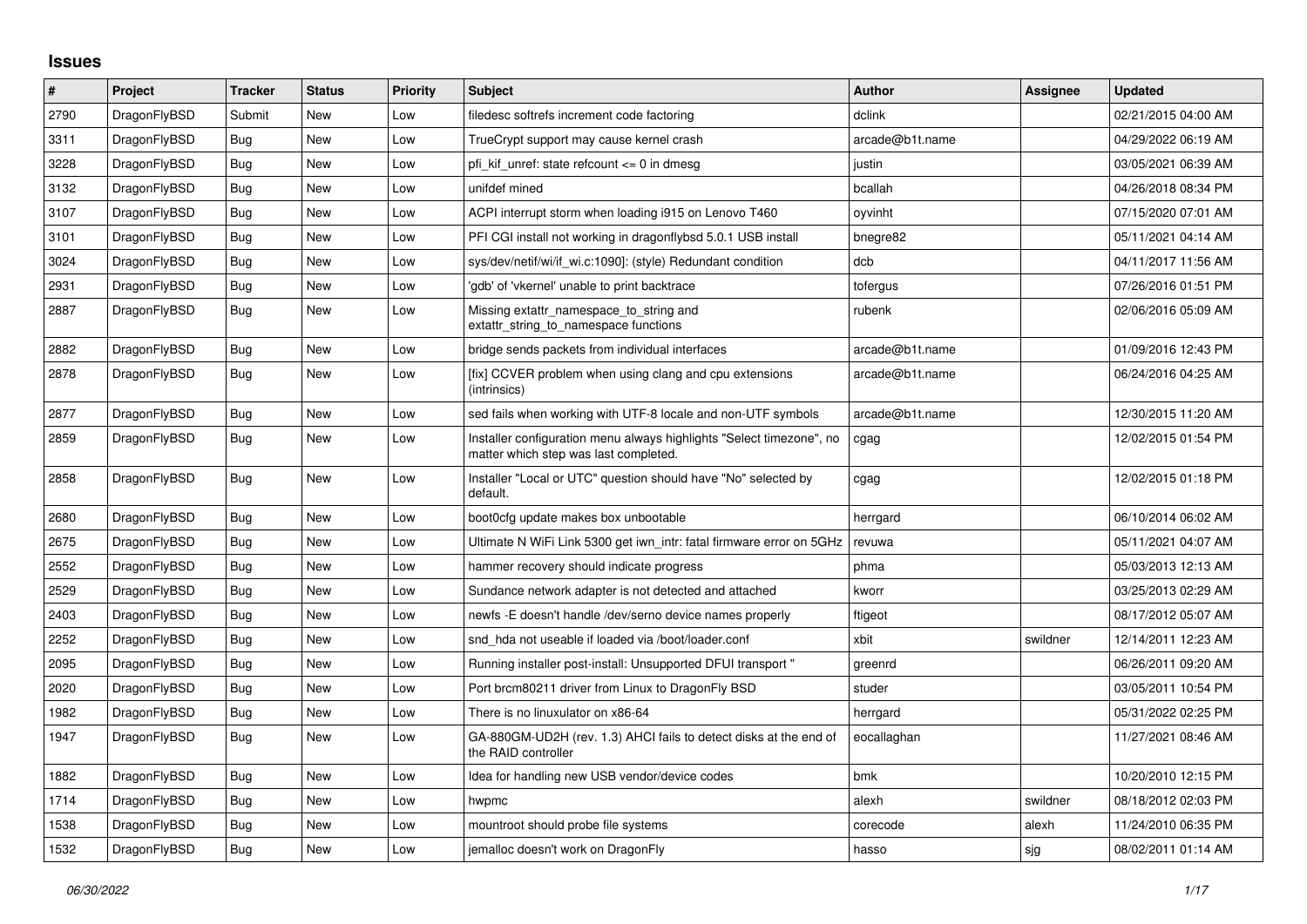| $\pmb{\#}$ | Project      | <b>Tracker</b> | <b>Status</b> | <b>Priority</b> | Subject                                                                                                   | <b>Author</b>      | Assignee | <b>Updated</b>      |
|------------|--------------|----------------|---------------|-----------------|-----------------------------------------------------------------------------------------------------------|--------------------|----------|---------------------|
| 1313       | DragonFlyBSD | Bug            | New           | Low             | Signal code in kernel needs major overhaul (signal queues,<br>si code, si addr)                           | hasso              |          | 05/11/2021 04:00 AM |
| 679        | DragonFlyBSD | <b>Bug</b>     | New           | Low             | Netgraph backward compatibility for old *LEN constants                                                    | nant               | nant     | 02/18/2014 05:45 AM |
| 600        | DragonFlyBSD | Bug            | <b>New</b>    | Low             | /sys/libkern/karc4random                                                                                  | robin carey5       | profmakx | 01/19/2015 03:07 AM |
| 2797       | DragonFlyBSD | <b>Bug</b>     | In Progress   | Low             | vkernels with & without machdep.pmap_mmu_optimize                                                         | yellowrabbit2010   |          | 11/27/2021 08:06 AM |
| 2631       | DragonFlyBSD | Bug            | In Progress   | Low             | Verify library versioning current with full package build and switch it<br>on (after publishing packages) | tuxillo            |          | 05/11/2021 04:06 AM |
| 1819       | DragonFlyBSD | Bug            | In Progress   | Low             | truss - Major revamping task list                                                                         | tuxillo            | tuxillo  | 11/27/2021 08:45 AM |
| 1148       | DragonFlyBSD | Bug            | In Progress   | Low             | BCM4311 wireless network adapter detected but not functional                                              | archimedes.gaviola |          | 05/11/2021 04:00 AM |
| 725        | DragonFlyBSD | Bug            | In Progress   | Low             | 'make distribution' fails w/'ro' /usr/obj                                                                 | c.turner           |          | 03/09/2013 01:01 PM |
| 2721       | DragonFlyBSD | Submit         | Feedback      | Low             | Some few zalloc calls to objcache ones replacements                                                       | dclink             | tuxillo  | 05/11/2021 04:08 AM |
| 2636       | DragonFlyBSD | Bug            | Feedback      | Low             | Add -x flag to iostat (a la solaris)                                                                      | tuxillo            |          | 05/11/2021 04:07 AM |
| 1428       | DragonFlyBSD | Bug            | Feedback      | Low             | POSIX.1e implementation is too old                                                                        | hasso              | tuxillo  | 05/11/2021 04:00 AM |
| 1127       | DragonFlyBSD | Bug            | Feedback      | Low             | cdrom drive not detected                                                                                  | tgr                | corecode | 01/15/2015 08:55 AM |
| 385        | DragonFlyBSD | Bug            | Feedback      | Low             | Mail archive address removal                                                                              | justin             | justin   | 03/09/2013 11:24 AM |
| 293        | DragonFlyBSD | Bug            | Feedback      | Low             | Various updates to the handbook                                                                           | victor             | victor   | 03/10/2013 04:46 AM |
| 285        | DragonFlyBSD | <b>Bug</b>     | Feedback      | Low             | interrupt latency with re without ip address configured                                                   | thomas.nikolajsen  |          | 02/20/2014 10:30 AM |
| 3312       | DragonFlyBSD | Submit         | <b>New</b>    | Normal          | hammer2: redundant chain modify after chain creation                                                      | tkusumi            |          | 05/15/2022 01:35 PM |
| 3276       | DragonFlyBSD | Submit         | <b>New</b>    | Normal          | Add option controlling whether gpt expand expands the last partition<br>(needs testing)                   | falsifian          |          | 07/10/2021 03:35 AM |
| 3227       | DragonFlyBSD | Submit         | <b>New</b>    | Normal          | Add HAMMER2 instructions in the installation medium README                                                | daftaupe           |          | 03/26/2020 03:34 PM |
| 3206       | DragonFlyBSD | Submit         | <b>New</b>    | Normal          | update psm/kbd to FreeBSD 12.0 code                                                                       | htse               |          | 10/05/2019 03:49 PM |
| 3201       | DragonFlyBSD | Submit         | New           | Normal          | Fixes make search display                                                                                 | htse               |          | 08/20/2021 04:02 PM |
| 3154       | DragonFlyBSD | Submit         | <b>New</b>    | Normal          | Update serial handling in bootloader                                                                      | ddegroot           | dillon   | 11/06/2018 11:21 PM |
| 3147       | DragonFlyBSD | Submit         | New           | Normal          | Enable headless installation                                                                              | ddegroot           |          | 10/09/2018 01:25 PM |
| 3142       | DragonFlyBSD | Submit         | New           | Normal          | lib/libdmsg: Unbreak using new API EVP_CIPHER_CTX_new()                                                   | tkusumi            |          | 07/08/2018 04:18 AM |
| 3135       | DragonFlyBSD | Submit         | New           | Normal          | Add EVFILT_RECV and EVFILT_SEND                                                                           | tautolog           |          | 05/25/2018 09:59 PM |
| 3041       | DragonFlyBSD | Submit         | New           | Normal          | firmware: Remove embedding of multiple images in one module.                                              | Anonymous          |          | 12/25/2020 02:15 AM |
| 2933       | DragonFlyBSD | Submit         | <b>New</b>    | Normal          | Remove unix domain socket support from cat(1)                                                             | sevan              |          | 08/01/2016 08:10 PM |
| 2921       | DragonFlyBSD | Submit         | New           | Normal          | Allow moused to accept userland mouse events                                                              | tautolog           |          | 05/11/2021 04:08 AM |
| 2122       | DragonFlyBSD | Submit         | New           | Normal          | [Review] Fixes to the VFS layer                                                                           | ftigeot            |          | 05/31/2022 03:25 PM |
| 2098       | DragonFlyBSD | Submit         | New           | Normal          | [PATCH] correct ath man page example<br>(/usr/src/share/man/man4/ath.4)                                   | nobody             |          | 11/15/2011 12:27 AM |
| 1192       | DragonFlyBSD | Submit         | New           | Normal          | KKASSERTs in sys/kern/uipc_{msg,socket}.c are too strict                                                  | rumcic             |          | 05/11/2021 04:07 AM |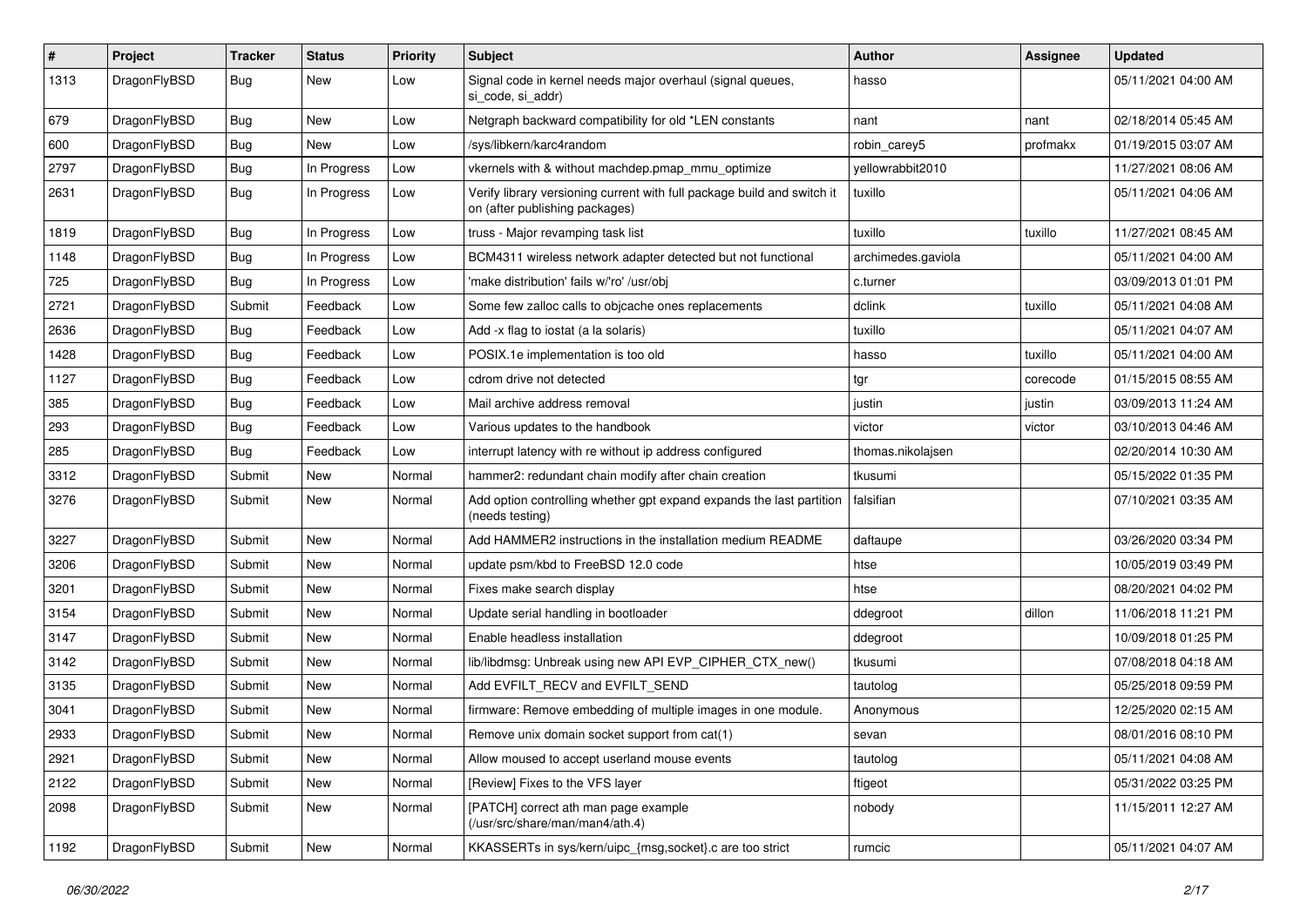| $\pmb{\#}$ | Project      | <b>Tracker</b> | <b>Status</b> | <b>Priority</b> | Subject                                                                                                   | <b>Author</b>   | Assignee | <b>Updated</b>      |
|------------|--------------|----------------|---------------|-----------------|-----------------------------------------------------------------------------------------------------------|-----------------|----------|---------------------|
| 3319       | DragonFlyBSD | Bug            | New           | Normal          | setproctitle() calls can change effect of later setproctitle() calls                                      | tonyc           |          | 06/29/2022 06:10 PM |
| 3316       | DragonFlyBSD | Bug            | New           | Normal          | hammer2_dirent_create() allows creating >1 dirents with the same<br>name                                  | tkusumi         |          | 06/05/2022 12:35 PM |
| 3314       | DragonFlyBSD | Bug            | New           | Normal          | Bring virtio_console(4) from FreeBSD                                                                      | tuxillo         | tuxillo  | 05/29/2022 08:24 AM |
| 3313       | DragonFlyBSD | Bug            | New           | Normal          | Can't boot from my live USB at all. The kernel loading process<br>hangs.                                  | rempas          |          | 06/03/2022 12:16 AM |
| 3302       | DragonFlyBSD | Bug            | <b>New</b>    | Normal          | Will not boot on System76 Lemur Pro (lemp10)                                                              | piecuch         |          | 11/03/2021 10:21 AM |
| 3301       | DragonFlyBSD | Bug            | New           | Normal          | Gkrellm from the packages is not showing logged in users in main<br>window, logged in users always $== 0$ | adrian          |          | 01/08/2022 04:24 AM |
| 3300       | DragonFlyBSD | Bug            | New           | Normal          | Running Xvnc from TigerVNC package through the INETD daemon<br>in TCP WAIT mode fails hard                | adrian          |          | 01/08/2022 04:25 AM |
| 3298       | DragonFlyBSD | Bug            | New           | Normal          | Running "w" and having logged in via XDM through VNC, "w" prints<br>an extra error message                | piecuch         |          | 10/25/2021 09:16 AM |
| 3284       | DragonFlyBSD | <b>Bug</b>     | <b>New</b>    | Normal          | Wrong towlower() result for U+038A                                                                        | bhaible         |          | 07/10/2021 03:34 AM |
| 3283       | DragonFlyBSD | Bug            | New           | Normal          | mknodat() cannot create FIFOs                                                                             | bhaible         |          | 07/10/2021 03:34 AM |
| 3282       | DragonFlyBSD | Bug            | New           | Normal          | unexpected errno value from fopen()                                                                       | bhaible         |          | 07/10/2021 03:34 AM |
| 3281       | DragonFlyBSD | Bug            | <b>New</b>    | Normal          | Crash after leaving unattended for a while                                                                | bhaible         |          | 07/10/2021 03:32 AM |
| 3280       | DragonFlyBSD | Bug            | New           | Normal          | KMS console and i915(4) not working in 6.0                                                                | cmusser         |          | 07/10/2021 03:35 AM |
| 3278       | DragonFlyBSD | Bug            | <b>New</b>    | Normal          | Second screen image is distorted                                                                          | arcade@b1t.name |          | 07/10/2021 03:36 AM |
| 3252       | DragonFlyBSD | Bug            | <b>New</b>    | Normal          | tcsetattr/tcgetattr set errno incorrectly on non-TTY                                                      | tonyc           |          | 10/26/2020 09:34 PM |
| 3249       | DragonFlyBSD | <b>Bug</b>     | <b>New</b>    | Normal          | HAMMER2 fsync(2) not working properly                                                                     | tkusumi         |          | 09/21/2020 07:07 AM |
| 3247       | DragonFlyBSD | <b>Bug</b>     | <b>New</b>    | Normal          | Kernel panic doing nothing much                                                                           | phma            |          | 09/12/2020 11:40 PM |
| 3246       | DragonFlyBSD | Bug            | <b>New</b>    | Normal          | HAMMER2 unable to handle ENOSPC properly                                                                  | tkusumi         |          | 09/04/2020 11:11 AM |
| 3245       | DragonFlyBSD | Bug            | New           | Normal          | panic: free: guard1x fail, i915 load from loader.conf                                                     | polachok        |          | 08/21/2020 10:36 AM |
| 3243       | DragonFlyBSD | Bug            | New           | Normal          | SMART status not reported properly for SSD disks                                                          | daftaupe        |          | 09/09/2020 11:03 PM |
| 3239       | DragonFlyBSD | Bug            | New           | Normal          | unable to SIGKILL glitched emacs                                                                          | piecuch         |          | 05/26/2020 03:30 AM |
| 3238       | DragonFlyBSD | Bug            | New           | Normal          | race conditions when printing from vkernel console                                                        | piecuch         |          | 05/19/2020 02:50 PM |
| 3235       | DragonFlyBSD | Bug            | <b>New</b>    | Normal          | Kernel panic in devfs_vnops.c                                                                             | mneumann        |          | 04/28/2020 07:00 AM |
| 3231       | DragonFlyBSD | Bug            | New           | Normal          | wifi drops on 5.8                                                                                         | tse             |          | 04/06/2020 05:08 AM |
| 3226       | DragonFlyBSD | Bug            | New           | Normal          | Xorg freezes in vm: thread stuck in "objtrm1"                                                             | peeter          |          | 04/08/2020 02:10 AM |
| 3225       | DragonFlyBSD | <b>Bug</b>     | New           | Normal          | nfsd freeze when using gemu                                                                               | tse             |          | 03/17/2020 11:52 AM |
| 3224       | DragonFlyBSD | <b>Bug</b>     | <b>New</b>    | Normal          | Kernel panic when trying to ping6                                                                         | zhtw            |          | 03/08/2020 08:55 AM |
| 3222       | DragonFlyBSD | Bug            | New           | Normal          | gcc - undefined reference to '__atomic_load' (missing libatomic?)                                         | mneumann        |          | 02/08/2020 02:45 AM |
| 3219       | DragonFlyBSD | <b>Bug</b>     | New           | Normal          | x11/xorg port can not be build                                                                            | UlasSAYGIN      |          | 03/31/2020 08:57 AM |
| 3218       | DragonFlyBSD | Bug            | New           | Normal          | Kernel panics are not sent to comconsole when booted over EFI                                             | mqudsi          |          | 12/02/2019 08:52 PM |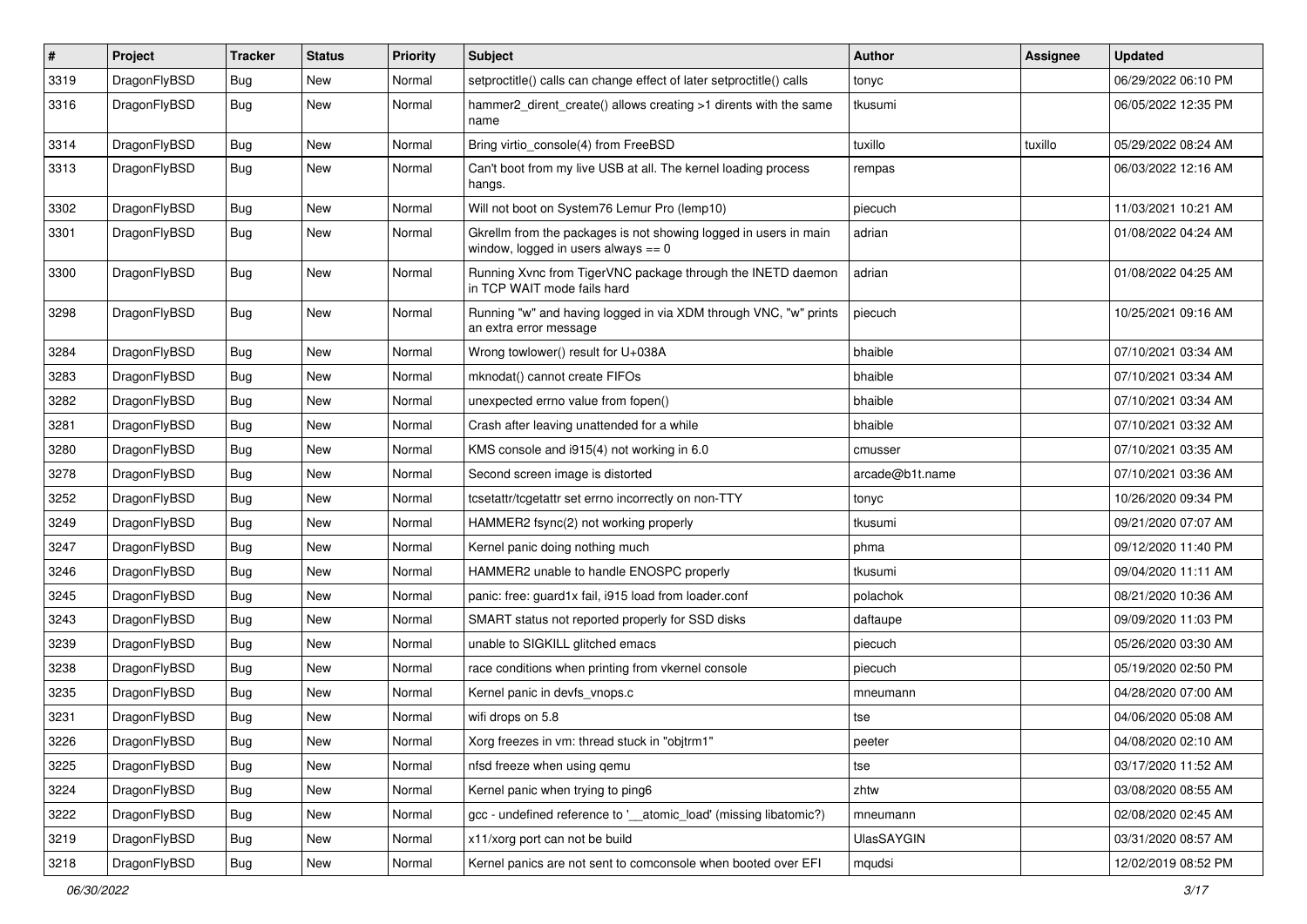| $\sharp$ | Project      | <b>Tracker</b> | <b>Status</b> | <b>Priority</b> | Subject                                                                                                 | <b>Author</b>          | Assignee | <b>Updated</b>      |
|----------|--------------|----------------|---------------|-----------------|---------------------------------------------------------------------------------------------------------|------------------------|----------|---------------------|
| 3217     | DragonFlyBSD | Bug            | New           | Normal          | rescue tools: make install fails if rescue folder doesn't exist                                         | t dfbsd                |          | 11/27/2019 08:16 PM |
| 3215     | DragonFlyBSD | Bug            | New           | Normal          | Hang in todrain(3) after write(3)                                                                       | noloader               |          | 11/25/2019 03:08 PM |
| 3209     | DragonFlyBSD | Bug            | New           | Normal          | svc has some minor bugs                                                                                 | arcade@b1t.name        |          | 10/24/2019 09:08 AM |
| 3208     | DragonFlyBSD | Bug            | New           | Normal          | Crash related to nfsd                                                                                   | tse                    |          | 06/11/2020 05:52 AM |
| 3199     | DragonFlyBSD | Bug            | <b>New</b>    | Normal          | PFS label not found panic                                                                               | tse                    |          | 08/21/2019 03:51 AM |
| 3197     | DragonFlyBSD | Bug            | <b>New</b>    | Normal          | DragonFly upgrades                                                                                      | tse                    |          | 04/18/2020 04:18 PM |
| 3196     | DragonFlyBSD | Bug            | New           | Normal          | test issue after redmine upgrade (2)                                                                    | tuxillo                |          | 07/05/2019 04:33 AM |
| 3189     | DragonFlyBSD | Bug            | <b>New</b>    | Normal          | Allow DragonFly Mail Agent to accept an alternate config via<br>command line switch                     | iang                   |          | 08/16/2021 12:42 AM |
| 3184     | DragonFlyBSD | Bug            | <b>New</b>    | Normal          | tsleep(9) return value when PCATCH specified                                                            | tkusumi                |          | 04/03/2019 06:49 AM |
| 3170     | DragonFlyBSD | Bug            | New           | Normal          | repeatable nfsd crash                                                                                   | tse                    |          | 06/11/2020 05:52 AM |
| 3165     | DragonFlyBSD | Bug            | New           | Normal          | Looping at boot time                                                                                    | gop                    |          | 12/28/2018 01:04 PM |
| 3157     | DragonFlyBSD | Bug            | New           | Normal          | TP-Link UE300 not working in 5.2-RELEASE                                                                | tuxillo                |          | 11/15/2018 02:08 PM |
| 3143     | DragonFlyBSD | Bug            | <b>New</b>    | Normal          | assertion "0" failed in hammer2_inode_xop_chain_sync                                                    | cbin                   |          | 07/18/2018 12:50 PM |
| 3141     | DragonFlyBSD | Bug            | New           | Normal          | dhclient blocks boot process                                                                            | rowo                   |          | 12/16/2018 11:01 AM |
| 3139     | DragonFlyBSD | Bug            | <b>New</b>    | Normal          | USB Mouse Does Not Work in DragonflyBSD guest on VirtualBox                                             | chiguy1256             |          | 06/24/2018 10:14 PM |
| 3134     | DragonFlyBSD | Bug            | <b>New</b>    | Normal          | RFC 3021 (/31 networks) appear to be unsupported                                                        | jailbird               |          | 05/16/2018 11:03 PM |
| 3120     | DragonFlyBSD | Bug            | <b>New</b>    | Normal          | Intel AC 8260 firmware does not load                                                                    | Vintodrimmer           |          | 08/28/2018 03:30 AM |
| 3117     | DragonFlyBSD | Bug            | New           | Normal          | Problem with colours if "intel" video-driver used                                                       | dpostolov              |          | 01/07/2018 11:35 PM |
| 3116     | DragonFlyBSD | Bug            | New           | Normal          | da0 detects on very big volume if to _remove_ usb install stick and<br>reboot on Intel NUC5PPYH         | dpostolov              |          | 01/07/2018 09:40 PM |
| 3110     | DragonFlyBSD | Bug            | <b>New</b>    | Normal          | crash with ipfw3 under load                                                                             | bnegre82               |          | 12/09/2017 06:22 AM |
| 3076     | DragonFlyBSD | Bug            | <b>New</b>    | Normal          | sys/dev/netif/ig_hal/e1000_ich8lan.c:1594: sanity checking mixup ?                                      | dcb                    |          | 10/11/2017 01:58 AM |
| 3052     | DragonFlyBSD | Bug            | New           | Normal          | panic DragonFly v4.8.1-RELEASE by mounting a malformed NTFS<br>image [64.000]                           | open.source@ribose.com |          | 08/14/2017 03:22 AM |
| 3051     | DragonFlyBSD | <b>Bug</b>     | New           | Normal          | panic DragonFly v4.8.1-RELEASE by mounting a malformed NTFS<br>image [12.000]                           | open.source@ribose.com |          | 08/14/2017 03:20 AM |
| 3049     | DragonFlyBSD | Bug            | New           | Normal          | panic DragonFly v4.8.1-RELEASE by mounting a malformed<br>msdosfs image [12.128]                        | open.source@ribose.com |          | 08/14/2017 02:53 AM |
| 3047     | DragonFlyBSD | <b>Bug</b>     | I New         | Normal          | HAMMER critical write error                                                                             | samuel                 |          | 06/19/2019 09:50 AM |
| 3036     | DragonFlyBSD | <b>Bug</b>     | <b>New</b>    | Normal          | panic in icmp redirect start() ASSERT IN NETISR(0)                                                      | tautolog               |          | 05/11/2017 07:27 PM |
| 3035     | DragonFlyBSD | Bug            | New           | Normal          | panic: assertion "cpu >= 0 && cpu < ncpus" failed in netisr_cpuport<br>at /usr/src/sys/net/netisr2.h:87 | masu                   |          | 05/11/2017 01:24 AM |
| 3029     | DragonFlyBSD | <b>Bug</b>     | <b>New</b>    | Normal          | Running DflyBSD 4.8 on FreeBSD bhyve as a guest                                                         | iron                   |          | 05/13/2022 04:33 AM |
| 3025     | DragonFlyBSD | <b>Bug</b>     | New           | Normal          | sys/dev/powermng/powernow/powernow.c:284: bad comparison?                                               | dcb                    |          | 09/23/2017 07:45 AM |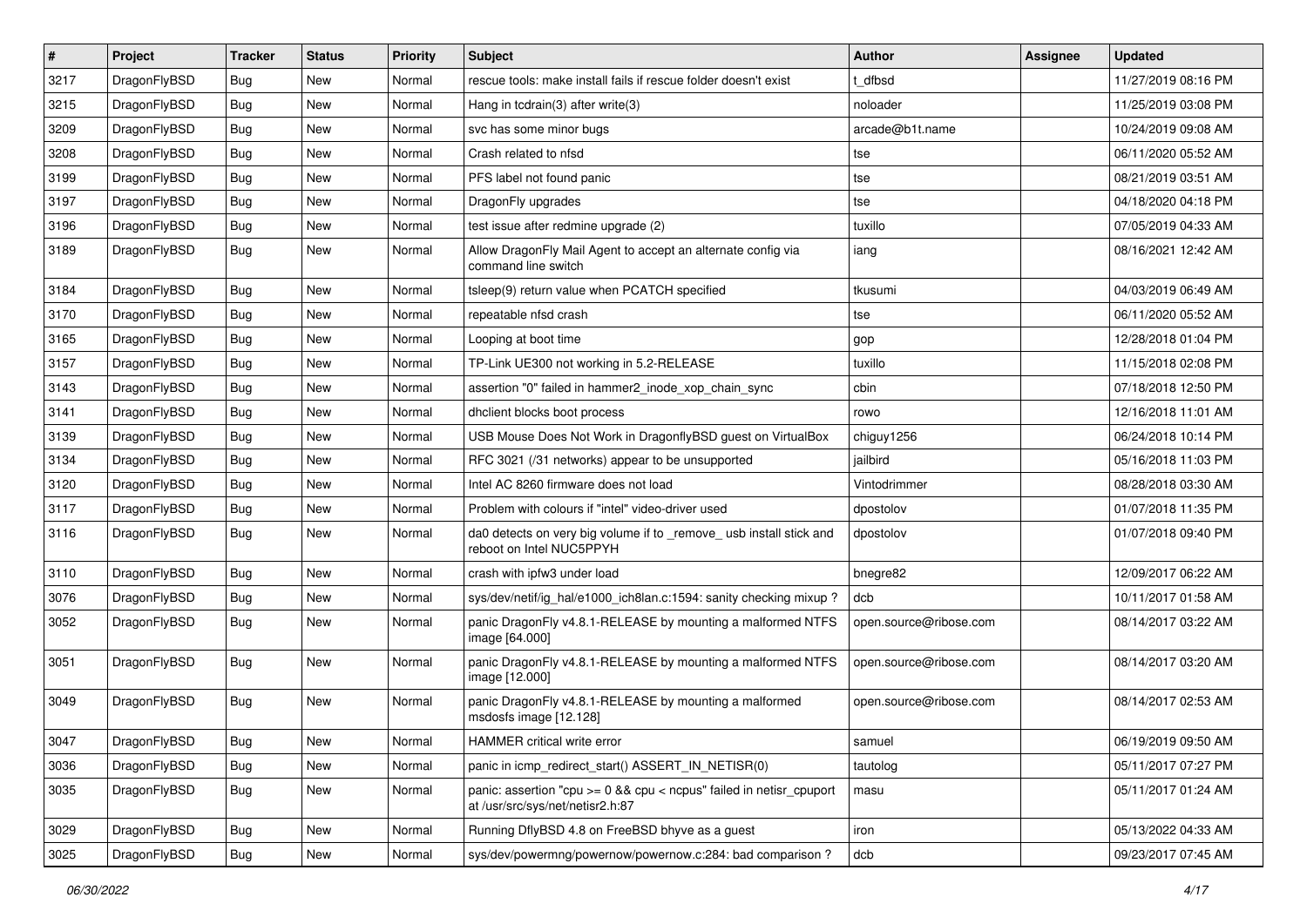| $\sharp$ | Project      | <b>Tracker</b> | <b>Status</b> | <b>Priority</b> | Subject                                                                                                                                                  | <b>Author</b>    | Assignee | <b>Updated</b>      |
|----------|--------------|----------------|---------------|-----------------|----------------------------------------------------------------------------------------------------------------------------------------------------------|------------------|----------|---------------------|
| 3022     | DragonFlyBSD | Bug            | New           | Normal          | sys/dev/netif/ath/ath/if_ath.c:2142: strange bitmask?                                                                                                    | dcb              |          | 04/11/2017 11:49 AM |
| 3018     | DragonFlyBSD | Bug            | New           | Normal          | sys/bus/u4b/wlan/if_run.c:5464]: (style) Redundant condition                                                                                             | dcb              |          | 04/11/2017 11:26 AM |
| 3006     | DragonFlyBSD | Bug            | New           | Normal          | boot0cfg: panic in kern_udev.c in function _udev_dict_set_cstr when<br>installing in VirtualBox                                                          | MichiGreat       |          | 04/01/2017 02:22 PM |
| 2994     | DragonFlyBSD | Bug            | <b>New</b>    | Normal          | Intermittent boot hangs after git: hammer - HAMMER Version 7                                                                                             | davshao          |          | 03/30/2017 02:06 PM |
| 2972     | DragonFlyBSD | Bug            | New           | Normal          | ipfw3 "deny to me" does not work correctly                                                                                                               | mneumann         |          | 12/27/2016 12:11 PM |
| 2970     | DragonFlyBSD | Bug            | New           | Normal          | kernel 4.7: "Is -I" causes panic on UDF filesystem: "bgetvp -<br>overlapping buffer"                                                                     | peeter           |          | 12/21/2016 02:46 AM |
| 2936     | DragonFlyBSD | Bug            | <b>New</b>    | Normal          | loader.efi crashes while loading kernel                                                                                                                  | spaceille        |          | 08/20/2016 06:17 AM |
| 2924     | DragonFlyBSD | Bug            | New           | Normal          | cat -v fails to tag characters in extended table with M- prefix with<br>some locales                                                                     | sevan            |          | 07/11/2016 07:18 AM |
| 2917     | DragonFlyBSD | Bug            | New           | Normal          | da8: reading primary partition table: error accessing offset<br>000000000000 for 512                                                                     | liweitianux      |          | 05/11/2021 08:43 PM |
| 2898     | DragonFlyBSD | Bug            | New           | Normal          | HAMMER panic                                                                                                                                             | pavalos          |          | 11/03/2018 07:05 AM |
| 2892     | DragonFlyBSD | <b>Bug</b>     | New           | Normal          | swap pager:indefinite wait bufferf error                                                                                                                 | <b>Ihmwzy</b>    |          | 02/21/2016 10:32 PM |
| 2891     | DragonFlyBSD | <b>Bug</b>     | New           | Normal          | Kernel panic in IEEE802.11 related code                                                                                                                  | shamaz           |          | 05/29/2016 05:49 PM |
| 2890     | DragonFlyBSD | <b>Bug</b>     | New           | Normal          | not able to boot usb installer on Toshiba Chromebook 2                                                                                                   | johnnywhishbone  |          | 02/22/2016 03:42 AM |
| 2886     | DragonFlyBSD | Bug            | New           | Normal          | dragonfly mail agent: sending a testmail causes high system load                                                                                         | worf             |          | 02/05/2016 05:53 AM |
| 2881     | DragonFlyBSD | <b>Bug</b>     | <b>New</b>    | Normal          | Pulseaudio hangs/resets system when starting X11                                                                                                         | mneumann         |          | 01/09/2016 03:08 AM |
| 2874     | DragonFlyBSD | <b>Bug</b>     | New           | Normal          | make world DESTDIR=/emptydir fails                                                                                                                       | pascii           |          | 12/25/2015 07:04 AM |
| 2863     | DragonFlyBSD | Bug            | <b>New</b>    | Normal          | HAMMER synch tid is zero                                                                                                                                 | shamaz           |          | 12/12/2015 11:24 PM |
| 2857     | DragonFlyBSD | <b>Bug</b>     | New           | Normal          | hammer stalls via bitcoin-qt                                                                                                                             | tkusumi          |          | 11/30/2015 06:52 AM |
| 2852     | DragonFlyBSD | Bug            | New           | Normal          | Hammer File System - hangs on undo during system boot / mount -<br>will not recover on DragonFlyBSD newer than 3.6.0                                     | abale            |          | 05/11/2021 04:07 AM |
| 2840     | DragonFlyBSD | Bug            | New           | Normal          | wrong voltage is reported                                                                                                                                | yellowrabbit2010 |          | 09/11/2015 06:09 PM |
| 2835     | DragonFlyBSD | Bug            | New           | Normal          | /usr/include/c++/5.0/bits/c++locale.h likes<br>POSIX C_SOURCE>=200809                                                                                    | davshao          |          | 11/18/2015 03:40 AM |
| 2822     | DragonFlyBSD | Bug            | New           | Normal          | USB 3.0 stick throws "reading primary partition table: error<br>accessing offset 000[] for 152" error, while the stick works on any<br>other OS I tested | revuwa           | profmakx | 06/29/2015 05:56 AM |
| 2820     | DragonFlyBSD | <b>Bug</b>     | New           | Normal          | TP-Link USB Wi-Fi adapter cannot be reattached to the system                                                                                             | shamaz           |          | 05/22/2015 09:45 PM |
| 2816     | DragonFlyBSD | Bug            | New           | Normal          | A multitasking process being debugged can get stuck                                                                                                      | phma             |          | 05/19/2015 03:57 AM |
| 2812     | DragonFlyBSD | <b>Bug</b>     | New           | Normal          | Panic on Intel DE3815TYKHE                                                                                                                               | tmorp            |          | 05/14/2015 03:14 PM |
| 2809     | DragonFlyBSD | <b>Bug</b>     | New           | Normal          | hammer mirror-stream                                                                                                                                     | masu             |          | 04/10/2015 12:33 AM |
| 2808     | DragonFlyBSD | Bug            | New           | Normal          | X freeze by switching between X and VT - results in black screen                                                                                         | lukesky333       |          | 05/11/2021 03:55 AM |
| 2806     | DragonFlyBSD | <b>Bug</b>     | New           | Normal          | failed to configure a link-local address on ath0 (errno = 22)                                                                                            | Chingyuan        |          | 05/25/2021 01:00 AM |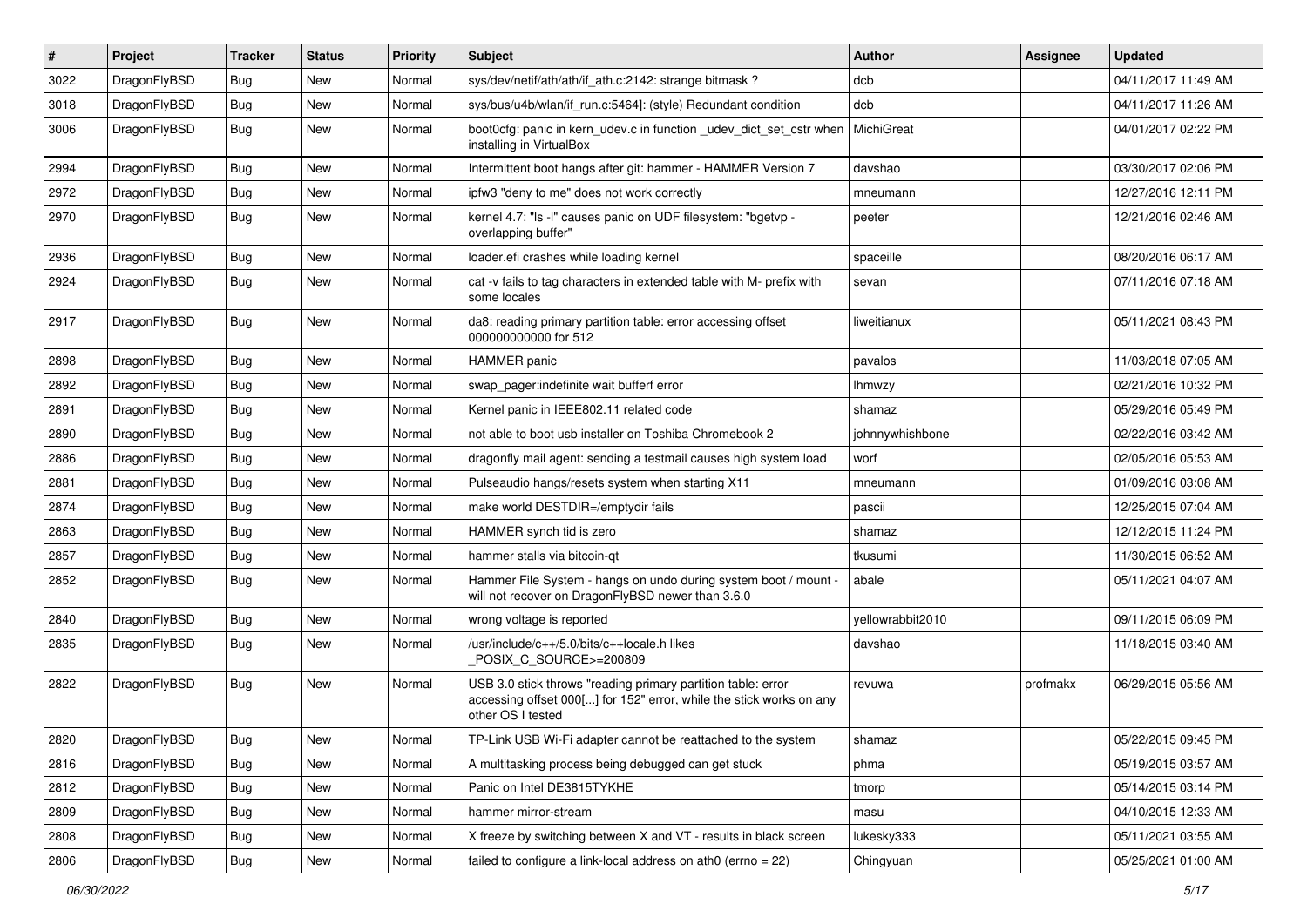| $\#$ | Project      | <b>Tracker</b> | <b>Status</b> | <b>Priority</b> | <b>Subject</b>                                                                                           | <b>Author</b>     | Assignee | <b>Updated</b>      |
|------|--------------|----------------|---------------|-----------------|----------------------------------------------------------------------------------------------------------|-------------------|----------|---------------------|
| 2803 | DragonFlyBSD | <b>Bug</b>     | <b>New</b>    | Normal          | HAMMER: Warning: UNDO area too small!                                                                    | ftigeot           |          | 03/11/2015 03:42 PM |
| 2802 | DragonFlyBSD | <b>Bug</b>     | <b>New</b>    | Normal          | USB Wifi urtwn0 crash from cd boot                                                                       | opvalues          |          | 03/10/2015 01:07 AM |
| 2799 | DragonFlyBSD | Bug            | New           | Normal          | Fatal trap 12 caused by moused(8) -p/dev/cual0                                                           | opvalues          |          | 03/04/2015 11:01 PM |
| 2788 | DragonFlyBSD | Bug            | <b>New</b>    | Normal          | ioctl GSLICEINFO: Not working for vnode slice                                                            | mneumann          |          | 02/12/2015 07:49 AM |
| 2746 | DragonFlyBSD | <b>Bug</b>     | New           | Normal          | some fraction of xterms started from the xmonad window manager<br>get killed with SIGALRM                | isenmann          | profmakx | 12/28/2014 02:51 AM |
| 2738 | DragonFlyBSD | Bug            | <b>New</b>    | Normal          | Hammer: Strange behavior when trying to recover old version of<br>moved file                             | roland            |          | 11/20/2014 08:02 AM |
| 2712 | DragonFlyBSD | Bug            | <b>New</b>    | Normal          | connect(2) returns EINVAL when retrying after ECONNREFUSED                                               | jorisgio          |          | 08/14/2014 05:31 PM |
| 2708 | DragonFlyBSD | Bug            | <b>New</b>    | Normal          | unable to send TCP nor UDP on age(4) interface                                                           | dermiste          |          | 05/11/2021 03:54 AM |
| 2688 | DragonFlyBSD | <b>Bug</b>     | New           | Normal          | 67613368bdda7 Fix wrong checks for U4B presence Asrock Z77M<br>difficulty detecting USB keyboard         | davshao           |          | 06/28/2014 07:08 PM |
| 2687 | DragonFlyBSD | Bug            | <b>New</b>    | Normal          | natacontrol software RAID in installer                                                                   | csmelosky         |          | 06/22/2014 12:03 PM |
| 2674 | DragonFlyBSD | <b>Bug</b>     | <b>New</b>    | Normal          | <b>GPT Support</b>                                                                                       | ftigeot           |          | 12/28/2015 02:54 PM |
| 2652 | DragonFlyBSD | Bug            | <b>New</b>    | Normal          | 189a0ff3761b47  ix: Implement MSI-X support locks up Lenovo<br>S10 Intel Atom n270                       | davshao           |          | 05/14/2014 01:55 AM |
| 2647 | DragonFlyBSD | <b>Bug</b>     | <b>New</b>    | Normal          | HAMMER panic on 3.6.0                                                                                    | tuxillo           |          | 05/11/2021 03:54 AM |
| 2645 | DragonFlyBSD | <b>Bug</b>     | <b>New</b>    | Normal          | panic with dsched fq and ioprio                                                                          | jyoung15          |          | 02/20/2014 07:29 AM |
| 2641 | DragonFlyBSD | Bug            | <b>New</b>    | Normal          | Panic when loading natapci as module                                                                     | tuxillo           |          | 05/11/2021 03:54 AM |
| 2630 | DragonFlyBSD | <b>Bug</b>     | <b>New</b>    | Normal          | Bring in latest iconv fixes from FreeBSD10 as well as csmapper<br>updates                                | tuxillo           |          | 05/11/2021 03:54 AM |
| 2629 | DragonFlyBSD | <b>Bug</b>     | <b>New</b>    | Normal          | Replace gcc44 with llvm34, clang34, and libc++                                                           | tuxillo           |          | 06/02/2014 02:30 PM |
| 2626 | DragonFlyBSD | <b>Bug</b>     | <b>New</b>    | Normal          | iwn driver drops with error: "firmware error 'iwn intr: fatal firmware<br>error"                         | rodyaj            |          | 01/09/2014 05:50 AM |
| 2622 | DragonFlyBSD | Bug            | <b>New</b>    | Normal          | VAIO FIT15E fn keys support                                                                              | nonsolosoft       |          | 12/31/2013 01:31 AM |
| 2621 | DragonFlyBSD | <b>Bug</b>     | New           | Normal          | core dump using cdrom                                                                                    | nonsolosoft       |          | 12/27/2013 12:43 AM |
| 2620 | DragonFlyBSD | Bug            | <b>New</b>    | Normal          | moused problem                                                                                           | FilippoMo         |          | 12/20/2013 10:32 AM |
| 2619 | DragonFlyBSD | Bug            | <b>New</b>    | Normal          | DragonFly 3.6 can't be installed on a 6TB volume                                                         | ftigeot           |          | 02/23/2014 11:55 PM |
| 2618 | DragonFlyBSD | <b>Bug</b>     | <b>New</b>    | Normal          | mouse problem on RELEASE-3_6_0                                                                           | FilippoMo         |          | 12/20/2013 03:26 AM |
| 2611 | DragonFlyBSD | Bug            | <b>New</b>    | Normal          | Change in IP address results in network not working                                                      | phma              |          | 12/05/2013 07:55 PM |
| 2609 | DragonFlyBSD | Bug            | <b>New</b>    | Normal          | master: panic: assertion<br>"LWKT TOKEN HELD ANY(vm object token(object))" failed in<br>swp pager lookup | thomas.nikolajsen |          | 11/28/2013 11:36 AM |
| 2604 | DragonFlyBSD | Bug            | <b>New</b>    | Normal          | dell laptop does not boot with LATEST                                                                    | isenmann          |          | 11/20/2013 02:07 AM |
| 2598 | DragonFlyBSD | Bug            | <b>New</b>    | Normal          | i386 via USB Booting                                                                                     | mbzadegan         |          | 10/21/2013 02:28 AM |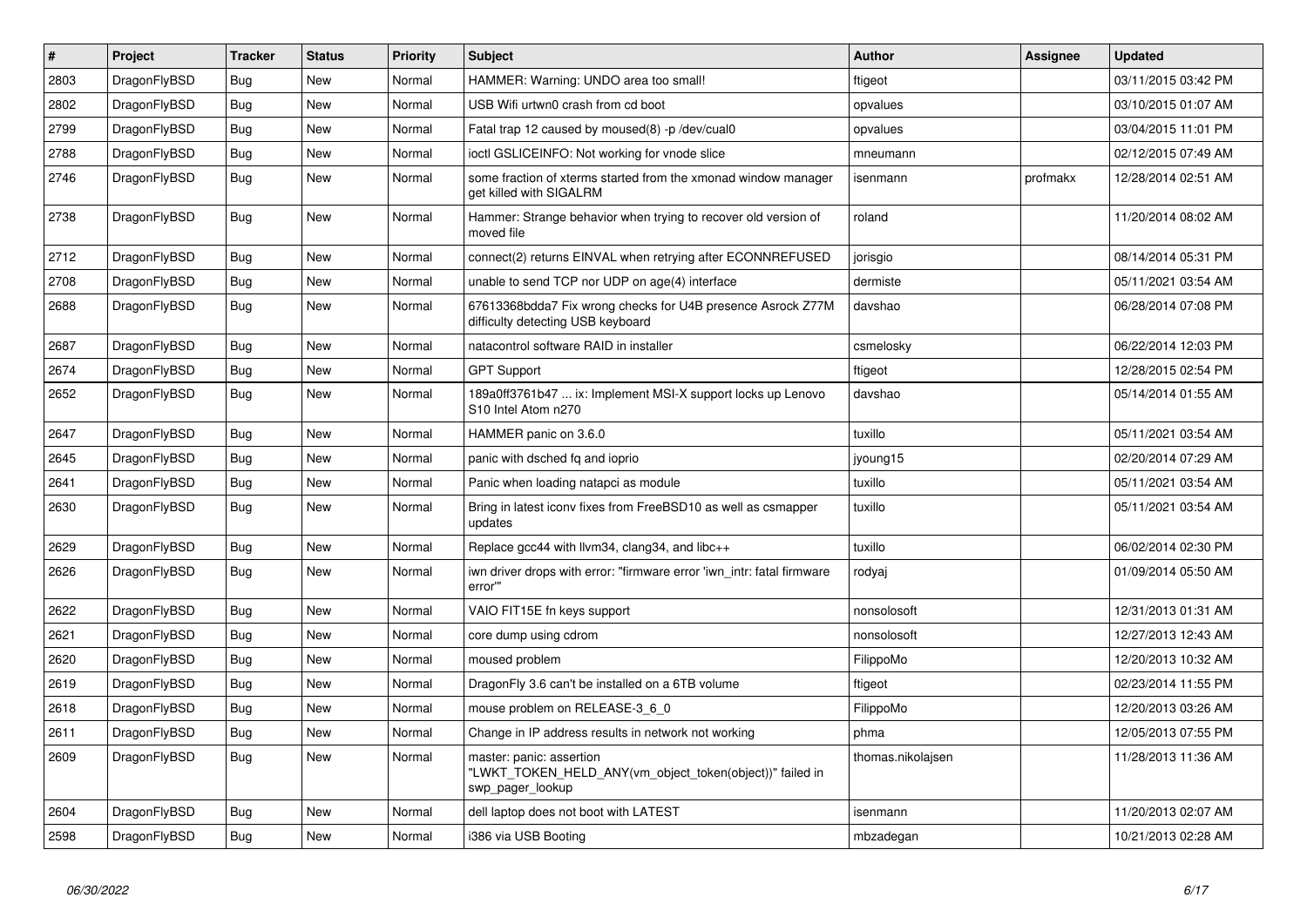| #    | Project      | <b>Tracker</b> | <b>Status</b> | <b>Priority</b> | Subject                                                                                                                      | Author            | Assignee  | <b>Updated</b>      |
|------|--------------|----------------|---------------|-----------------|------------------------------------------------------------------------------------------------------------------------------|-------------------|-----------|---------------------|
| 2595 | DragonFlyBSD | Bug            | <b>New</b>    | Normal          | DragonFly 3.4.3 crashes on SUN Blade X6250 with Qlogic ISP 2432<br>FC card                                                   | Turvamies         |           | 10/07/2013 11:53 AM |
| 2587 | DragonFlyBSD | <b>Bug</b>     | <b>New</b>    | Normal          | SATA DVD writer not detected by DragonFly                                                                                    | srussell          |           | 09/04/2020 08:55 AM |
| 2586 | DragonFlyBSD | <b>Bug</b>     | <b>New</b>    | Normal          | pf: "modulate" state seems problematic                                                                                       | srussell          |           | 09/25/2013 07:36 PM |
| 2585 | DragonFlyBSD | <b>Bug</b>     | <b>New</b>    | Normal          | Dfly 3.4.3 on ESXi 5.1, HP Smart Array P410 passthrough<br>recognised, but not functioning                                   | yggdrasil         | swildner  | 05/09/2022 08:14 AM |
| 2577 | DragonFlyBSD | <b>Bug</b>     | <b>New</b>    | Normal          | virtio-blk iops performance is cpu limited on high end devices                                                               | $g$ js278         | vsrinivas | 08/01/2013 02:28 PM |
| 2569 | DragonFlyBSD | <b>Bug</b>     | <b>New</b>    | Normal          | ctime NFS                                                                                                                    | ferney            |           | 08/11/2013 04:35 AM |
| 2568 | DragonFlyBSD | <b>Bug</b>     | <b>New</b>    | Normal          | <b>AHCI</b> panic                                                                                                            | josepht           |           | 06/07/2013 05:52 PM |
| 2565 | DragonFlyBSD | <b>Bug</b>     | <b>New</b>    | Normal          | "ifconfig ix0 up" panic                                                                                                      | Itpig402a         |           | 06/03/2013 05:46 AM |
| 2557 | DragonFlyBSD | <b>Bug</b>     | <b>New</b>    | Normal          | stock 3.4.1 kernel halts during booting if dm and dm_target_crypt<br>are loaded and RAID controller is present               | phma              |           | 05/12/2013 10:38 PM |
| 2544 | DragonFlyBSD | <b>Bug</b>     | New           | Normal          | live DVD system boot (menu option 1) caused db> prompt on<br>PE1950                                                          | estrabd           |           | 05/11/2021 03:54 AM |
| 2535 | DragonFlyBSD | <b>Bug</b>     | <b>New</b>    | Normal          | Imap processes apparentlt blocked on disk I/O                                                                                | ftigeot           |           | 04/02/2013 09:31 AM |
| 2531 | DragonFlyBSD | <b>Bug</b>     | <b>New</b>    | Normal          | camcontrol fails to disable APM                                                                                              | m.lombardi85      |           | 03/23/2013 12:28 PM |
| 2526 | DragonFlyBSD | <b>Bug</b>     | New           | Normal          | hammer cleanup doesn't run on first day of DST                                                                               | pavalos           |           | 10/18/2016 05:28 PM |
| 2520 | DragonFlyBSD | <b>Bug</b>     | <b>New</b>    | Normal          | panic: assertion "IS_SERIALIZED((ifp->if_serializer))" failed in<br>if_default_serialize_assert at /usr/src/sys/net/if.c:437 | ano               |           | 03/09/2013 12:14 AM |
| 2509 | DragonFlyBSD | <b>Bug</b>     | <b>New</b>    | Normal          | Redefinition of DIRBLKSIZ in restore(8)                                                                                      | swildner          |           | 06/04/2022 04:40 AM |
| 2498 | DragonFlyBSD | <b>Bug</b>     | <b>New</b>    | Normal          | DFBSD v3.2.2-RELEASE - LIST_FIRST(&bp->b_dep) == NULL"<br>failed in vfs vmio release                                         | tuxillo           |           | 05/31/2022 04:09 PM |
| 2496 | DragonFlyBSD | <b>Bug</b>     | <b>New</b>    | Normal          | NTFS malloc limit exceeded                                                                                                   | plasmob           | tuxillo   | 02/19/2013 08:47 AM |
| 2493 | DragonFlyBSD | <b>Bug</b>     | <b>New</b>    | Normal          | vidcontrol: invalid video mode name                                                                                          | Svarov            |           | 01/24/2013 09:55 AM |
| 2490 | DragonFlyBSD | <b>Bug</b>     | <b>New</b>    | Normal          | nmalloc should color addresses to avoid cache bank conflictsw                                                                | vsrinivas         |           | 06/10/2014 05:51 AM |
| 2489 | DragonFlyBSD | <b>Bug</b>     | <b>New</b>    | Normal          | nmalloc doesn't cache VA for allocations > 8KB                                                                               | vsrinivas         |           | 06/10/2014 05:51 AM |
| 2473 | DragonFlyBSD | <b>Bug</b>     | New           | Normal          | Kernel crash when trying to up the wpi0 device (Dfly<br>v3.3.0.758.g47388-DEVELOPMENT)                                       | tomaz             |           | 02/24/2014 08:50 AM |
| 2453 | DragonFlyBSD | <b>Bug</b>     | <b>New</b>    | Normal          | panic: assertion "gd->gd_spinlocks == 0" failed                                                                              | Johannes.Hofmann  |           | 11/12/2012 12:54 PM |
| 2444 | DragonFlyBSD | Bug            | New           | Normal          | Crash during Hammer overnight cleanup                                                                                        | justin            |           | 11/04/2012 07:58 AM |
| 2436 | DragonFlyBSD | Bug            | New           | Normal          | panic: assertion "lp->lwp_qcpu == dd->cpuid" failed in<br>dfly acquire curproc                                               | thomas.nikolajsen |           | 01/23/2013 11:07 AM |
| 2434 | DragonFlyBSD | <b>Bug</b>     | New           | Normal          | BTX Halted - Boot fails on USB/GUI                                                                                           | lucmv             |           | 10/17/2012 08:12 PM |
| 2430 | DragonFlyBSD | <b>Bug</b>     | New           | Normal          | Alternate Password Hash method                                                                                               | robin.carey1      |           | 10/07/2012 06:28 AM |
| 2416 | DragonFlyBSD | <b>Bug</b>     | New           | Normal          | ' entry can be removed on mounted nfs filesystem                                                                             | ftigeot           | tuxillo   | 06/03/2014 04:40 AM |
| 2412 | DragonFlyBSD | Bug            | New           | Normal          | wlan0 fails to get address via dhclient                                                                                      | nonsolosoft       |           | 08/30/2012 05:55 AM |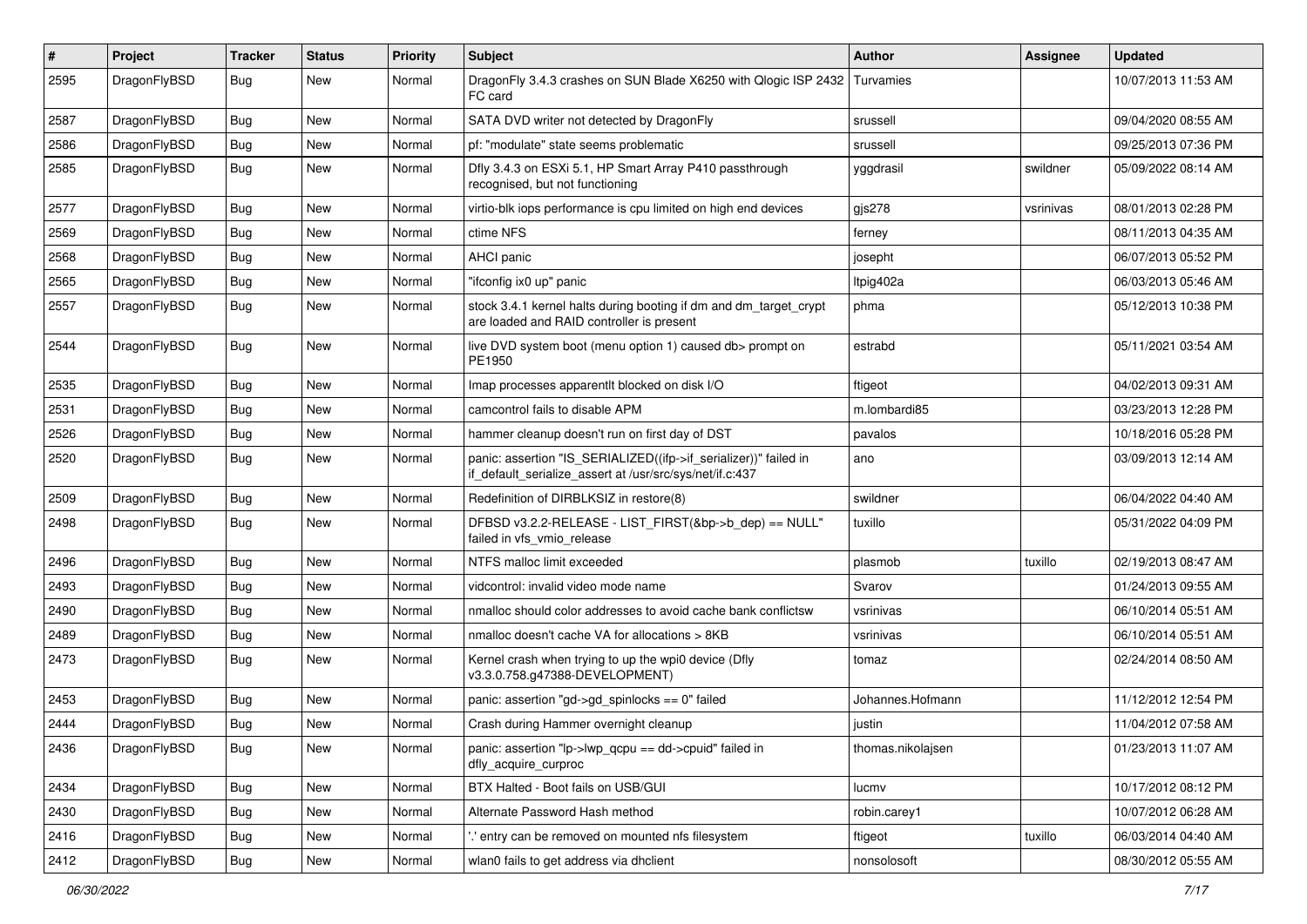| #    | Project      | <b>Tracker</b> | <b>Status</b> | <b>Priority</b> | Subject                                                                                                    | Author       | Assignee  | <b>Updated</b>      |
|------|--------------|----------------|---------------|-----------------|------------------------------------------------------------------------------------------------------------|--------------|-----------|---------------------|
| 2389 | DragonFlyBSD | <b>Bug</b>     | New           | Normal          | computer crashed while listing processes                                                                   | phma         |           | 06/18/2012 02:49 PM |
| 2387 | DragonFlyBSD | Bug            | New           | Normal          | hammer ignores -t during dedup                                                                             | phma         |           | 06/17/2012 12:30 PM |
| 2371 | DragonFlyBSD | <b>Bug</b>     | New           | Normal          | Timezone problem with America/Sao_Paulo                                                                    | raitech      |           | 05/17/2012 01:42 PM |
| 2370 | DragonFlyBSD | <b>Bug</b>     | New           | Normal          | panic: ffs_valloc: dup alloc                                                                               | marino       | vsrinivas | 02/01/2013 09:28 AM |
| 2369 | DragonFlyBSD | Bug            | New           | Normal          | panic: Bad link elm 0xffffffe07edf6068 next->prev != elm                                                   | jaydg        |           | 08/15/2012 03:04 AM |
| 2331 | DragonFlyBSD | Bug            | New           | Normal          | reading mouse mode from unopen file descriptor hangs mouse<br>driver                                       | phma         |           | 03/14/2012 09:43 AM |
| 2329 | DragonFlyBSD | Bug            | <b>New</b>    | Normal          | ibm x3550 & acpi                                                                                           | ano          |           | 06/03/2014 11:37 AM |
| 2324 | DragonFlyBSD | <b>Bug</b>     | New           | Normal          | natacotrol support > 2TB not working even after the ftigeot patch                                          | zenny        |           | 03/03/2012 01:00 AM |
| 2319 | DragonFlyBSD | Bug            | New           | Normal          | crypt/passwd forward compat                                                                                | c.turner1    |           | 02/28/2012 12:39 PM |
| 2316 | DragonFlyBSD | <b>Bug</b>     | New           | Normal          | Ungraceful invalid password handling for adding a new user in the<br>installer                             | rune         |           | 04/27/2012 11:23 PM |
| 2311 | DragonFlyBSD | Bug            | New           | Normal          | Xorg crash having something to do with drm                                                                 | phma         |           | 02/22/2012 09:59 AM |
| 2308 | DragonFlyBSD | <b>Bug</b>     | New           | Normal          | System freeze when unloading snd hda                                                                       | jaydg        |           | 02/19/2012 07:15 AM |
| 2306 | DragonFlyBSD | Bug            | New           | Normal          | a crash starts the kernel debugger in text mode, but just reboots in X                                     | phma         |           | 02/11/2012 08:02 PM |
| 2297 | DragonFlyBSD | <b>Bug</b>     | New           | Normal          | strange NFS (client) error messages / problems                                                             | Anonymous    |           | 02/19/2012 02:59 PM |
| 2292 | DragonFlyBSD | <b>Bug</b>     | New           | Normal          | re interface with jumbo frames (mtu larger than 1500) hangs after<br>some traffic                          | Anonymous    |           | 01/31/2012 12:11 AM |
| 2287 | DragonFlyBSD | Bug            | New           | Normal          | HAMMER(ROOT) Illegal UNDO TAIL signature at<br>300000001967c000                                            | y0n3t4n1     |           | 11/07/2018 01:22 AM |
| 2283 | DragonFlyBSD | Bug            | New           | Normal          | DFBSD DragonFly v2.13.0.957.g4f459 - pmap_release: page<br>should already be gone 0xc27120bc               | tuxillo      |           | 01/23/2012 03:03 AM |
| 2265 | DragonFlyBSD | Bug            | New           | Normal          | mbsrtowcs does not properly handle invalid mbstate_t in ps                                                 | c.turner1    | swildner  | 01/10/2012 07:56 PM |
| 2254 | DragonFlyBSD | <b>Bug</b>     | New           | Normal          | panic: assertion "ref < &td->td_toks_end" failed in lwkt_gettoken at<br>/usr/src/sys/kern/lwkt_token.c:588 | eocallaghan  |           | 12/05/2011 10:21 PM |
| 2250 | DragonFlyBSD | <b>Bug</b>     | New           | Normal          | Kernel panic                                                                                               | adamk        |           | 11/23/2018 01:10 AM |
| 2248 | DragonFlyBSD | <b>Bug</b>     | New           | Normal          | sysctl panic                                                                                               | pavalos      |           | 11/23/2011 06:23 PM |
| 2245 | DragonFlyBSD | <b>Bug</b>     | New           | Normal          | panic: assertion "ref < &td->td_toks_end" failed in lwkt_gettoken at<br>/usr/src/sys/kern/lwkt_token.c:588 | juanfra684   |           | 11/22/2011 07:41 PM |
| 2224 | DragonFlyBSD | Bug            | New           | Normal          | v2.13.0.291.gaa7ec - Panic on fq while installing world                                                    | tuxillo      |           | 11/18/2011 01:40 AM |
| 2210 | DragonFlyBSD | <b>Bug</b>     | New           | Normal          | Bugtracker cannot assign default project for new users                                                     | ahuete.devel |           | 11/17/2011 11:30 AM |
| 2199 | DragonFlyBSD | <b>Bug</b>     | <b>New</b>    | Normal          | screen segfaults if utmpx isn't present                                                                    | pavalos      |           | 11/15/2011 10:52 PM |
| 2182 | DragonFlyBSD | Bug            | <b>New</b>    | Normal          | if_msk PHY FIFO underrun/overflow                                                                          | nonsolosoft  |           | 09/03/2012 06:39 AM |
| 2171 | DragonFlyBSD | <b>Bug</b>     | New           | Normal          | DFBSD v2.13.0.151.gdc8442 - panic: assertion "(*ptep &<br>$(PG_MANAGED PG_V)$ == PG_V"                     | tuxillo      |           | 11/04/2011 05:06 PM |
| 2167 | DragonFlyBSD | Bug            | New           | Normal          | shutdown/reboot fails after uptime msg                                                                     | marino       |           | 11/28/2011 03:01 AM |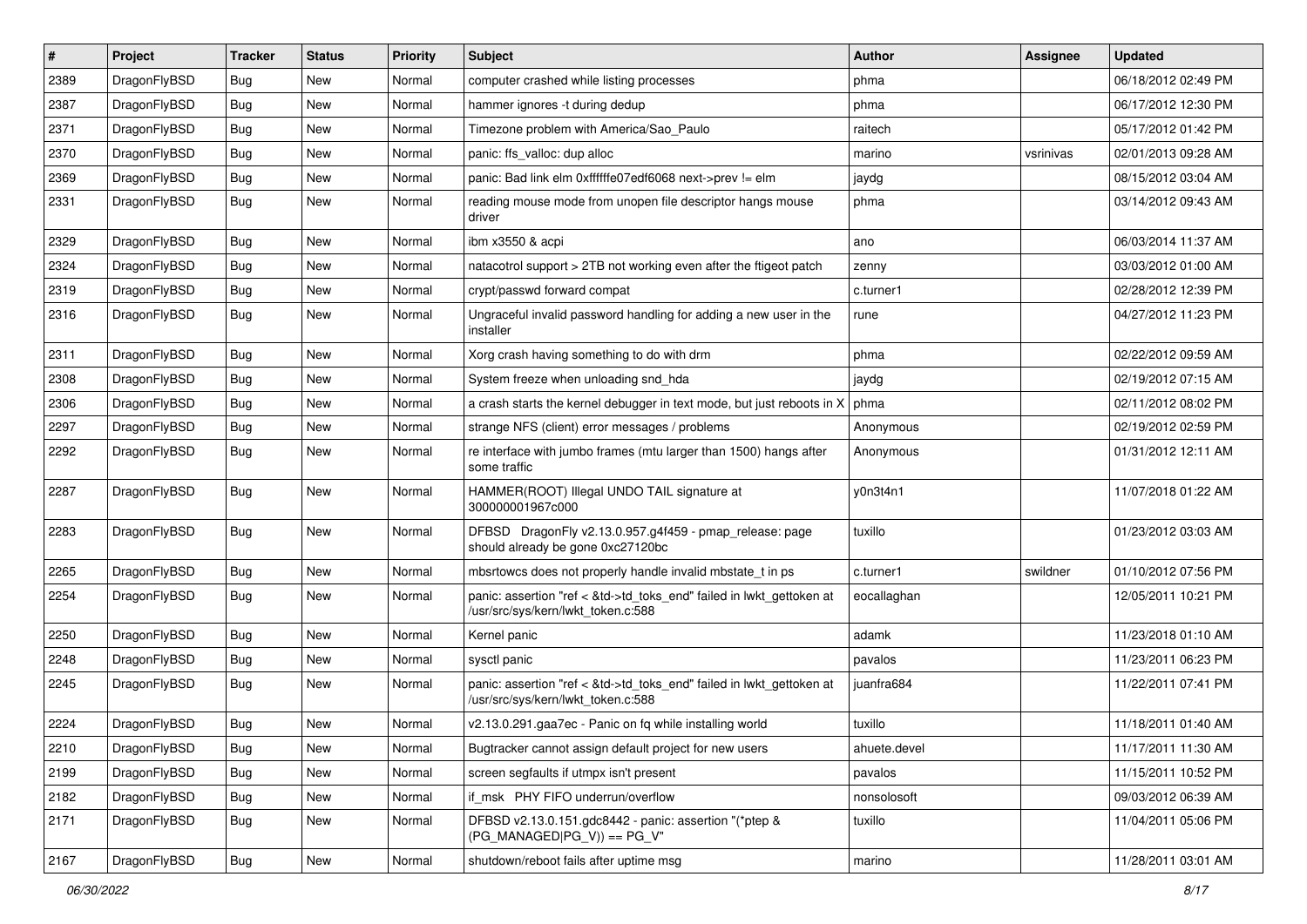| $\pmb{\#}$ | Project      | <b>Tracker</b> | <b>Status</b> | <b>Priority</b> | Subject                                                                        | <b>Author</b> | Assignee  | <b>Updated</b>      |
|------------|--------------|----------------|---------------|-----------------|--------------------------------------------------------------------------------|---------------|-----------|---------------------|
| 2166       | DragonFlyBSD | <b>Bug</b>     | New           | Normal          | DFBSD v2.13.0.109.g05b9d - Strange lockups                                     | tuxillo       |           | 10/29/2011 11:20 AM |
| 2164       | DragonFlyBSD | Bug            | <b>New</b>    | Normal          | panic on reboot from usb.                                                      | eocallaghan   |           | 10/27/2011 09:29 AM |
| 2161       | DragonFlyBSD | <b>Bug</b>     | New           | Normal          | Outdated xorg.conf file gets installed into etc and screws up mouse            | eocallaghan   |           | 10/27/2011 01:51 PM |
| 2158       | DragonFlyBSD | Bug            | <b>New</b>    | Normal          | iwn panics with assertion on boot.                                             | eocallaghan   |           | 10/24/2011 04:13 PM |
| 2154       | DragonFlyBSD | Bug            | <b>New</b>    | Normal          | vkernel copyout() doesn't return EFAULT on error                               | vsrinivas     |           | 10/20/2011 03:53 AM |
| 2153       | DragonFlyBSD | Bug            | <b>New</b>    | Normal          | Too many unuseful warnings at boot                                             | juanfra684    |           | 10/18/2011 10:16 PM |
| 2138       | DragonFlyBSD | Bug            | New           | Normal          | > 100% CPU usage                                                               | robin.carey1  |           | 09/26/2011 12:20 PM |
| 2136       | DragonFlyBSD | <b>Bug</b>     | <b>New</b>    | Normal          | socketpair() doesn't free file descriptors on copyout failure                  | vsrinivas     |           | 04/05/2013 09:13 AM |
| 2129       | DragonFlyBSD | Bug            | New           | Normal          | DFBSD v2.11.0.661.gf9438 i386 - panic: lockmgr thrd_sleep                      | tuxillo       |           | 09/05/2011 09:49 AM |
| 2125       | DragonFlyBSD | Bug            | New           | Normal          | Weird garbage in dmesg                                                         | herrgard      |           | 08/30/2011 08:04 PM |
| 2124       | DragonFlyBSD | Bug            | New           | Normal          | getty repeating too quickly on port /dev/ttyv0                                 | sgeorge.ml    |           | 09/01/2011 04:28 AM |
| 2123       | DragonFlyBSD | Bug            | <b>New</b>    | Normal          | hammer is losing files                                                         | schmir        |           | 08/30/2011 07:56 PM |
| 2115       | DragonFlyBSD | Bug            | <b>New</b>    | Normal          | [msk] system freeze after receive some paquet                                  | bsdsx         |           | 08/22/2011 10:22 AM |
| 2113       | DragonFlyBSD | Bug            | New           | Normal          | nmalloc threaded program fork leak                                             | vsrinivas     | vsrinivas | 08/11/2011 07:25 PM |
| 2107       | DragonFlyBSD | Bug            | <b>New</b>    | Normal          | 2.10.1 sata dvd drive issue                                                    | ausppc        |           | 07/31/2011 08:41 PM |
| 2104       | DragonFlyBSD | Bug            | New           | Normal          | network configuration seg. fault on install CD                                 | navratil      |           | 07/26/2011 07:55 AM |
| 2099       | DragonFlyBSD | Bug            | New           | Normal          | page fault panic in vm system                                                  | pavalos       |           | 07/10/2011 08:51 AM |
| 2094       | DragonFlyBSD | Bug            | New           | Normal          | Segfault when gdb printing backtrace from core dump                            | greenrd       |           | 06/25/2011 04:14 PM |
| 2092       | DragonFlyBSD | Bug            | <b>New</b>    | Normal          | Panic: Bad link elm 0x next->prev != elm                                       | masterblaster | dillon    | 12/04/2011 12:49 PM |
| 2085       | DragonFlyBSD | Bug            | New           | Normal          | panic: assertion: (m->flags & PG_MAPPED) == 0 in<br>vm_page_free_toq           | vsrinivas     |           | 06/10/2011 07:48 AM |
| 2084       | DragonFlyBSD | Bug            | <b>New</b>    | Normal          | DFBSD v2.11.0.242.g4d317 - panic: zone: entry not free                         | tuxillo       |           | 07/03/2012 01:23 AM |
| 2082       | DragonFlyBSD | Bug            | <b>New</b>    | Normal          | dfbsd 2.10.1 amd64 - mc port build error with 'bmake bin-install'              | sun-doctor    |           | 05/25/2011 07:18 PM |
| 2080       | DragonFlyBSD | <b>Bug</b>     | New           | Normal          | panic: lockmgr thrd sleep: called from interrupt, ipi, or hard code<br>section | rumcic        |           | 05/30/2011 05:06 PM |
| 2078       | DragonFlyBSD | <b>Bug</b>     | New           | Normal          | DFBSD i386 v2.11.0.201.g3ed2f - Panic during installworld into a<br>vn0 device | tuxillo       |           | 05/19/2011 07:50 PM |
| 2077       | DragonFlyBSD | <b>Bug</b>     | New           | Normal          | USB devices conflicting                                                        | srussell      |           | 05/17/2011 05:12 PM |
| 2075       | DragonFlyBSD | Bug            | <b>New</b>    | Normal          | pflogd on x86_64                                                               | fanch         |           | 05/16/2011 04:04 PM |
| 2072       | DragonFlyBSD | <b>Bug</b>     | <b>New</b>    | Normal          | Fatal trap 12: stopped at lwkt_send_ipiq3                                      | rumcic        |           | 05/17/2011 04:12 AM |
| 2067       | DragonFlyBSD | Bug            | <b>New</b>    | Normal          | sound/pcm: "play interrupt timeout, channel dead"                              | matthiasr     |           | 05/11/2021 03:55 AM |
| 2061       | DragonFlyBSD | Bug            | New           | Normal          | USB keyboard boot panic                                                        | sjg           |           | 05/04/2012 12:20 AM |
| 2055       | DragonFlyBSD | <b>Bug</b>     | New           | Normal          | $ssh + IPV6 + bridge \Rightarrow connection freezes$                           | steve         |           | 04/24/2011 07:13 PM |
| 2052       | DragonFlyBSD | <b>Bug</b>     | New           | Normal          | Kernel panic: CPU APIC ID out of range                                         | Anonymous     |           | 05/02/2011 11:06 AM |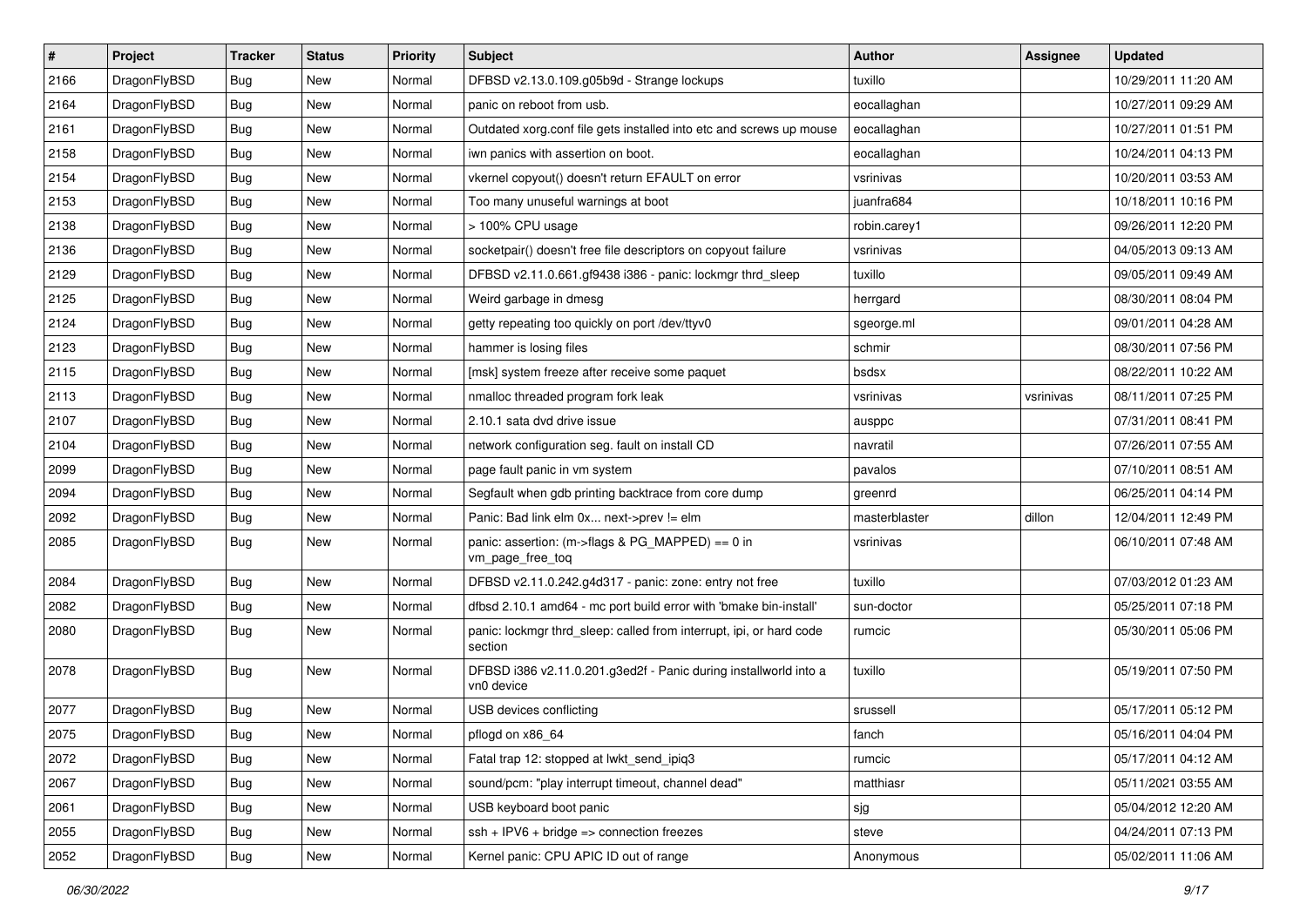| $\vert$ # | Project      | <b>Tracker</b> | <b>Status</b> | <b>Priority</b> | <b>Subject</b>                                                                                                                                                                                    | <b>Author</b>      | Assignee | <b>Updated</b>      |
|-----------|--------------|----------------|---------------|-----------------|---------------------------------------------------------------------------------------------------------------------------------------------------------------------------------------------------|--------------------|----------|---------------------|
| 2051      | DragonFlyBSD | <b>Bug</b>     | <b>New</b>    | Normal          | No ipv6 lan route entry created on 2.10                                                                                                                                                           | ftigeot            |          | 04/21/2011 10:37 AM |
| 2048      | DragonFlyBSD | <b>Bug</b>     | <b>New</b>    | Normal          | panic: ffs sync: rofs mod                                                                                                                                                                         | pavalos            |          | 04/12/2011 05:45 AM |
| 2045      | DragonFlyBSD | Bug            | <b>New</b>    | Normal          | ral(4): Fatal trap 12: page fault while in kernel mode (two panics)                                                                                                                               | herrgard           |          | 11/03/2011 05:34 PM |
| 2042      | DragonFlyBSD | <b>Bug</b>     | <b>New</b>    | Normal          | kernel panic, when run boot0cfg                                                                                                                                                                   | sepherosa          |          | 05/31/2022 03:01 PM |
| 2008      | DragonFlyBSD | Bug            | <b>New</b>    | Normal          | lwkt setcpu remote: td->td flags 00800621 console flood                                                                                                                                           | pavalos            |          | 03/06/2011 09:37 PM |
| 2004      | DragonFlyBSD | <b>Bug</b>     | <b>New</b>    | Normal          | LWKT WAIT IPIQ panic                                                                                                                                                                              | steve              |          | 03/08/2011 05:46 PM |
| 1990      | DragonFlyBSD | Bug            | <b>New</b>    | Normal          | /mnt too large to mount                                                                                                                                                                           | peur.neu           |          | 02/16/2011 11:24 PM |
| 1984      | DragonFlyBSD | <b>Bug</b>     | <b>New</b>    | Normal          | hammer mount fails after crash - HAMMER: FIFO record bad head<br>signature                                                                                                                        | thomas.nikolajsen  |          | 03/08/2011 06:57 PM |
| 1975      | DragonFlyBSD | Bug            | New           | Normal          | Applications seg fault in select() and poll()                                                                                                                                                     | rumcic             |          | 05/31/2022 02:58 PM |
| 1969      | DragonFlyBSD | Bug            | <b>New</b>    | Normal          | pf-related network problem                                                                                                                                                                        | pavalos            | lentferj | 02/01/2011 06:57 PM |
| 1964      | DragonFlyBSD | Bug            | New           | Normal          | iwn (panic assertion : wlan assert serialized)                                                                                                                                                    | sjmm.ptr           | josepht  | 02/01/2011 12:57 PM |
| 1961      | DragonFlyBSD | <b>Bug</b>     | <b>New</b>    | Normal          | Can't create dump from DDB                                                                                                                                                                        | shamaz             |          | 01/29/2011 09:02 PM |
| 1959      | DragonFlyBSD | Bug            | <b>New</b>    | Normal          | DFBSD v2.9.1.422.gc98f2 - Panic during boot - IPv6 and PF                                                                                                                                         | tuxillo            |          | 01/13/2011 03:37 AM |
| 1951      | DragonFlyBSD | <b>Bug</b>     | <b>New</b>    | Normal          | dma_timeouts at phyaddr on a good hdd                                                                                                                                                             | peur.neu           |          | 01/04/2011 07:12 AM |
| 1949      | DragonFlyBSD | <b>Bug</b>     | New           | Normal          | iwn panic                                                                                                                                                                                         | pavalos            |          | 01/30/2011 03:21 AM |
| 1946      | DragonFlyBSD | Bug            | <b>New</b>    | Normal          | ieee80211 panic                                                                                                                                                                                   | pavalos            | josepht  | 01/27/2011 06:00 PM |
| 1944      | DragonFlyBSD | <b>Bug</b>     | <b>New</b>    | Normal          | panic: backing object 0xdea7b258 was somehow re-referenced<br>during collapse!                                                                                                                    | sepherosa          |          | 12/27/2010 02:06 AM |
| 1943      | DragonFlyBSD | <b>Bug</b>     | <b>New</b>    | Normal          | hammer assertion panic                                                                                                                                                                            | peter              |          | 12/27/2010 12:45 AM |
| 1942      | DragonFlyBSD | <b>Bug</b>     | New           | Normal          | locking against myself in getcacheblk()?                                                                                                                                                          | qhwt.dfly          |          | 05/31/2022 02:15 PM |
| 1941      | DragonFlyBSD | <b>Bug</b>     | <b>New</b>    | Normal          | wlan config crash                                                                                                                                                                                 | abandon.every.hope |          | 12/24/2010 07:54 PM |
| 1939      | DragonFlyBSD | Bug            | <b>New</b>    | Normal          | Panic on nightly build and stress test box                                                                                                                                                        | lentferj           |          | 12/18/2010 08:41 AM |
| 1935      | DragonFlyBSD | Bug            | <b>New</b>    | Normal          | mouse does not work after switching between x and console                                                                                                                                         | shamaz             |          | 12/13/2010 10:06 AM |
| 1923      | DragonFlyBSD | <b>Bug</b>     | <b>New</b>    | Normal          | Abysmal NFS performance with IPv6                                                                                                                                                                 | ftigeot            |          | 12/05/2010 09:34 PM |
| 1917      | DragonFlyBSD | Bug            | <b>New</b>    | Normal          | panic: assertion: (RB EMPTY(&ip->rec_tree) && (ip->flags &<br>HAMMER INODE XDIRTY) == 0)    (!RB EMPTY(&ip->rec tree)<br>&& (ip->flags & HAMMER INODE XDIRTY) != 0) in<br>hammer_flush_inode_done | qhwt.dfly          |          | 11/24/2010 03:23 AM |
| 1916      | DragonFlyBSD | <b>Bug</b>     | <b>New</b>    | Normal          | Constant crashes on x86_64 with UFS                                                                                                                                                               | lentferj           |          | 11/21/2010 07:40 PM |
| 1913      | DragonFlyBSD | <b>Bug</b>     | <b>New</b>    | Normal          | panic: assertion: ip->flush_state != HAMMER_FST_FLUSH in<br>hammer_flush_inode_core                                                                                                               | swildner           |          | 11/20/2010 05:27 PM |
| 1907      | DragonFlyBSD | Bug            | <b>New</b>    | Normal          | Hammer crash in hammer flusher flush()                                                                                                                                                            | swildner           |          | 11/11/2010 05:07 AM |
| 1899      | DragonFlyBSD | Bug            | New           | Normal          | Keyboard doesn't work                                                                                                                                                                             | fransm             |          | 05/15/2022 03:32 PM |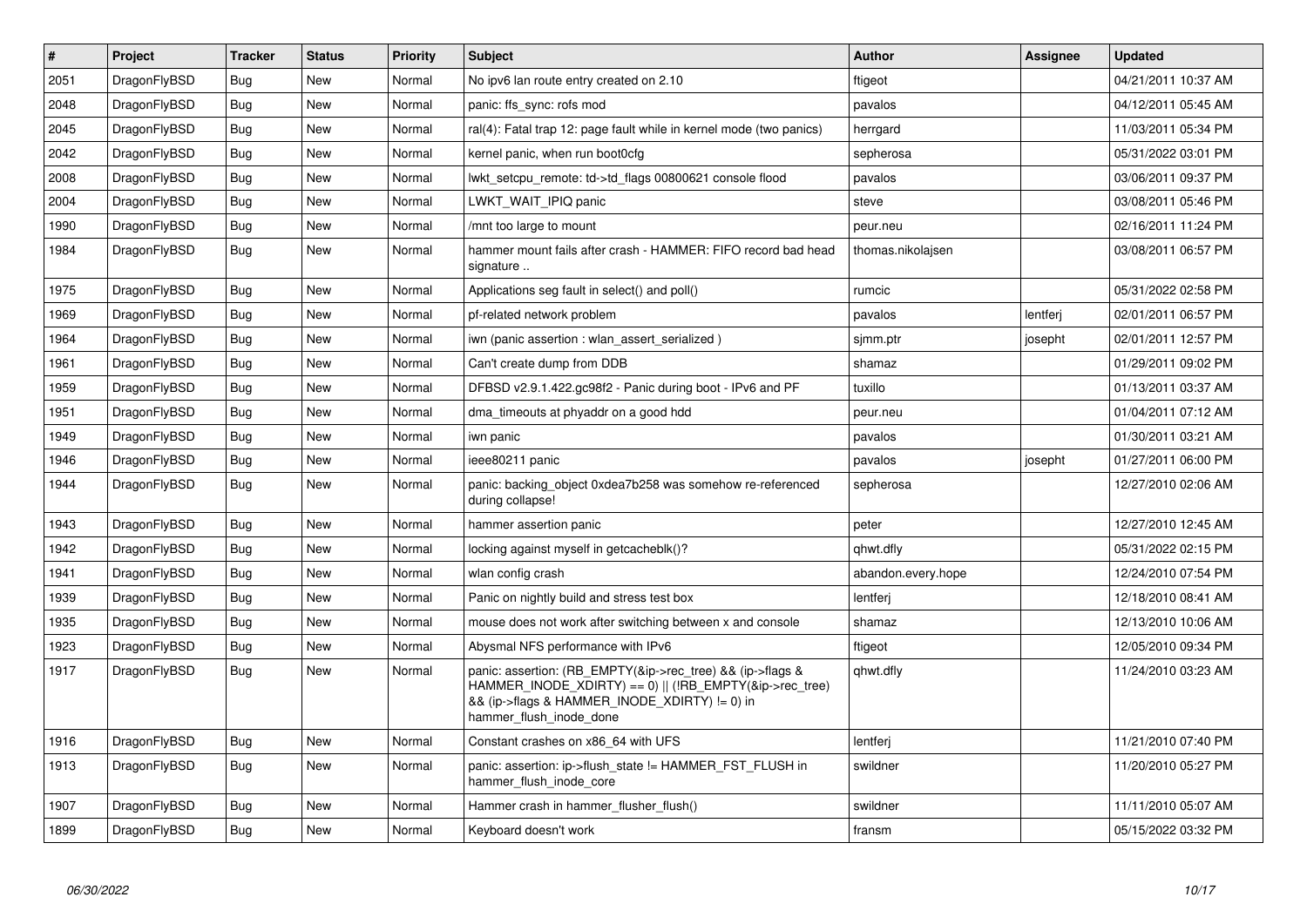| $\vert$ # | Project      | <b>Tracker</b> | <b>Status</b> | <b>Priority</b> | Subject                                                                                      | Author           | Assignee | <b>Updated</b>      |
|-----------|--------------|----------------|---------------|-----------------|----------------------------------------------------------------------------------------------|------------------|----------|---------------------|
| 1884      | DragonFlyBSD | <b>Bug</b>     | New           | Normal          | System completely freezes while listening music (devbuf: malloc<br>limit exceeded)           | shamaz           |          | 01/24/2011 05:00 PM |
| 1877      | DragonFlyBSD | <b>Bug</b>     | <b>New</b>    | Normal          | Freeze during 1st hammer cleanup after new install                                           | elekktretterr    |          | 05/15/2022 11:43 AM |
| 1876      | DragonFlyBSD | Bug            | New           | Normal          | devfs in jail + logging out from console(ttyv1+) -> panic                                    | qhwt.dfly        | tuxillo  | 05/31/2022 03:24 PM |
| 1874      | DragonFlyBSD | Bug            | <b>New</b>    | Normal          | mpd listening on all IPs, accepting only on one                                              | rumcic           |          | 05/08/2011 01:01 PM |
| 1873      | DragonFlyBSD | <b>Bug</b>     | New           | Normal          | Panic upon usb mouse detach and reattaching                                                  | rumcic           |          | 02/01/2011 09:53 AM |
| 1867      | DragonFlyBSD | Bug            | <b>New</b>    | Normal          | it(4) motherboard and fan problems                                                           | tuxillo          |          | 07/08/2011 10:48 AM |
| 1861      | DragonFlyBSD | <b>Bug</b>     | New           | Normal          | panic via kprintf (lockmgr called in a hard section)                                         | vsrinivas        |          | 10/11/2010 12:56 AM |
| 1850      | DragonFlyBSD | Bug            | New           | Normal          | volume-add on hammer root fs panic                                                           | Johannes.Hofmann |          | 04/18/2019 04:27 AM |
| 1836      | DragonFlyBSD | <b>Bug</b>     | <b>New</b>    | Normal          | Incorrect TCP checksum show up in tcpdump                                                    | robgar1          |          | 05/15/2022 11:22 AM |
| 1826      | DragonFlyBSD | Bug            | New           | Normal          | panic during boot: assertion so->so_port  in tcp_input                                       | ftigeot          |          | 05/15/2022 11:05 AM |
| 1818      | DragonFlyBSD | Bug            | <b>New</b>    | Normal          | panic: Bad tailg NEXT (kqueue issue ?)                                                       | ftigeot          |          | 05/15/2022 11:40 AM |
| 1786      | DragonFlyBSD | <b>Bug</b>     | New           | Normal          | Calling NULL function pointer initiates panic loop                                           | sjg              |          | 10/11/2010 05:28 PM |
| 1774      | DragonFlyBSD | Bug            | New           | Normal          | New IP header cleanup branch available for testing                                           | dillon           |          | 05/15/2022 10:59 AM |
| 1769      | DragonFlyBSD | Bug            | New           | Normal          | panic: assertion: _tp->tt_msg->tt_cpuid == mycpuid in<br>tcp callout active                  | pavalos          | sjg      | 05/15/2022 11:07 AM |
| 1695      | DragonFlyBSD | Bug            | <b>New</b>    | Normal          | NFS-related system breakdown                                                                 | Anonymous        |          | 04/10/2014 12:35 AM |
| 1634      | DragonFlyBSD | Bug            | <b>New</b>    | Normal          | panic: spin lock: 0xe4ad1320, indefinitive wait!                                             | elekktretterr    |          | 01/19/2015 03:21 AM |
| 1594      | DragonFlyBSD | <b>Bug</b>     | New           | Normal          | Kernel panic during boot from Live CD on Dell E6400                                          | bodie            |          | 05/11/2021 03:54 AM |
| 1559      | DragonFlyBSD | Bug            | <b>New</b>    | Normal          | kernel trap                                                                                  | phma             |          | 11/27/2021 08:43 AM |
| 1556      | DragonFlyBSD | Bug            | New           | Normal          | many processes stuck in "hmrrcm", system unusable                                            | corecode         | tuxillo  | 05/11/2021 03:52 AM |
| 1525      | DragonFlyBSD | <b>Bug</b>     | New           | Normal          | boehm-gc problems                                                                            | hasso            |          | 10/13/2012 07:13 PM |
| 1474      | DragonFlyBSD | <b>Bug</b>     | New           | Normal          | ithread 1 unexpectedly rescheduled                                                           | corecode         | tuxillo  | 05/11/2021 03:52 AM |
| 1463      | DragonFlyBSD | <b>Bug</b>     | New           | Normal          | Mountroot before drives are initialized                                                      | elekktretterr    |          | 12/07/2010 01:30 PM |
| 1442      | DragonFlyBSD | Bug            | New           | Normal          | blocking SIGSEGV and triggering a segment violation produces an<br>all CPU consuming process | corecode         | tuxillo  | 05/11/2021 03:52 AM |
| 1440      | DragonFlyBSD | Bug            | New           | Normal          | ptrace/gdb doesn't work after process blocks SIGTRAP                                         | corecode         | tuxillo  | 05/11/2021 03:52 AM |
| 1430      | DragonFlyBSD | Bug            | New           | Normal          | Buggy w(1)?                                                                                  | hasso            | alexh    | 11/24/2010 08:09 AM |
| 1293      | DragonFlyBSD | Bug            | New           | Normal          | 2.2.1-REL Installer Request                                                                  | mk               | tuxillo  | 05/11/2021 04:00 AM |
| 1246      | DragonFlyBSD | <b>Bug</b>     | New           | Normal          | bad resolution (monitor desync) with livedvd                                                 | Przem0l          |          | 02/18/2014 06:29 AM |
| 1194      | DragonFlyBSD | Bug            | New           | Normal          | SCSI errors while trying to copy photos from my camera                                       | elekktretterr    |          | 01/14/2015 04:39 PM |
| 1193      | DragonFlyBSD | Bug            | New           | Normal          | kernel doesn't recognize cdrom drive                                                         | nonsolosoft      |          | 01/25/2014 09:11 PM |
| 989       | DragonFlyBSD | Bug            | New           | Normal          | installer/fdisk trouble with wrapped values                                                  | Discodestroyer   |          | 02/18/2014 06:27 AM |
| 731       | DragonFlyBSD | Bug            | New           | Normal          | system freeze on "slice too large"                                                           | corecode         | tuxillo  | 06/25/2022 04:01 AM |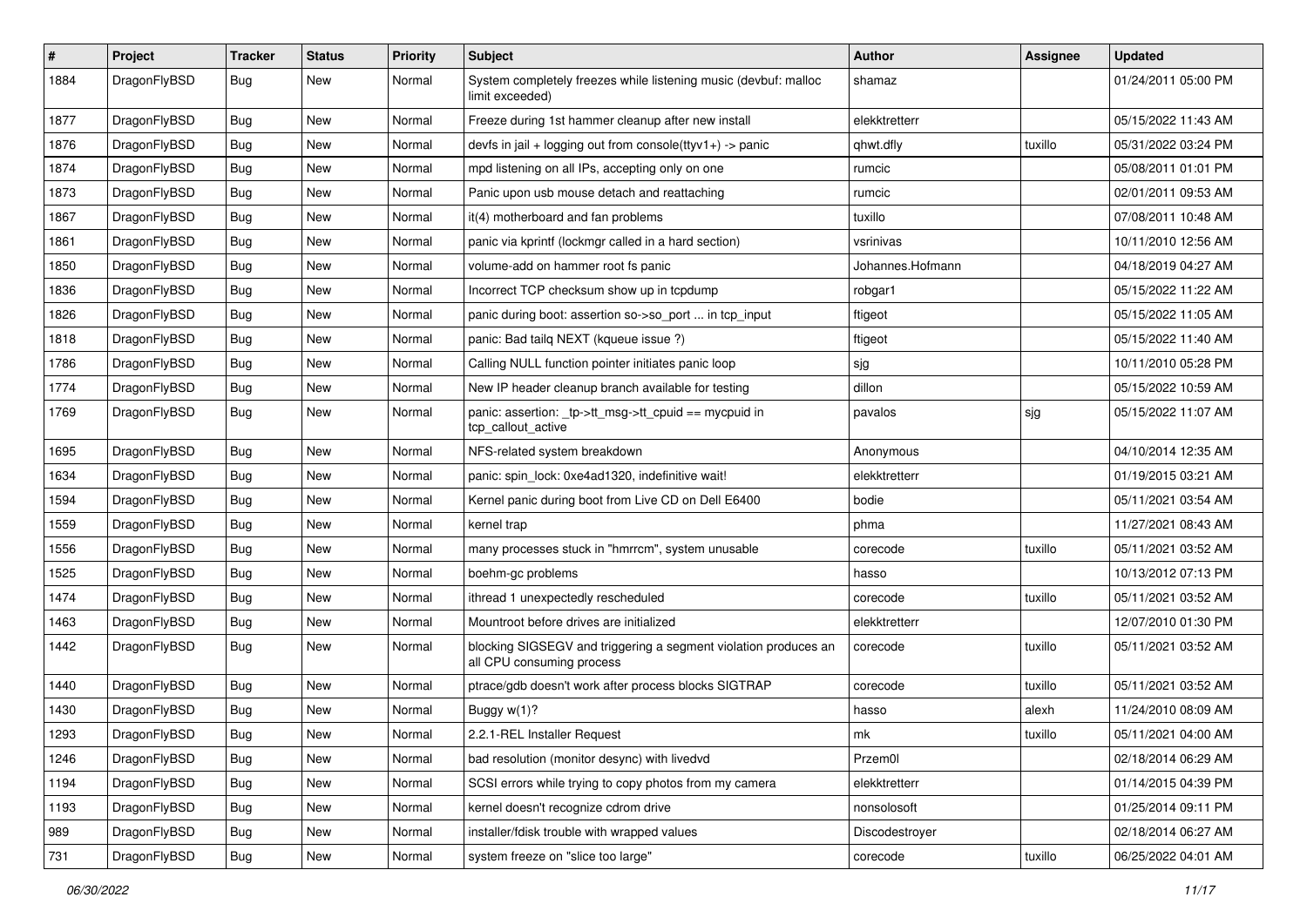| #    | Project      | <b>Tracker</b> | <b>Status</b> | <b>Priority</b> | Subject                                                                                                | Author           | <b>Assignee</b> | <b>Updated</b>      |
|------|--------------|----------------|---------------|-----------------|--------------------------------------------------------------------------------------------------------|------------------|-----------------|---------------------|
| 341  | DragonFlyBSD | Bug            | New           | Normal          | Vinum erroneously repors devices as busy                                                               | corecode         | swildner        | 01/21/2012 04:50 AM |
| 3160 | DragonFlyBSD | Submit         | In Progress   | Normal          | State the implementation difference in pkill/pgrep manual                                              | sevan            | tuxillo         | 06/03/2022 05:15 PM |
| 3145 | DragonFlyBSD | Submit         | In Progress   | Normal          | Update libelf to FreeBSD 12 current and build as base library usable<br>by ports                       | davshao          | tuxillo         | 08/20/2021 03:58 PM |
| 3031 | DragonFlyBSD | Submit         | In Progress   | Normal          | Update drm/radeon to Linux 4.7.10 as much as possible                                                  | davshao          | ftigeot         | 08/19/2021 12:33 PM |
| 1700 | DragonFlyBSD | Submit         | In Progress   | Normal          | skip boot2 menu on <enter></enter>                                                                     | Johannes.Hofmann | tuxillo         | 05/15/2022 08:35 AM |
| 1398 | DragonFlyBSD | Submit         | In Progress   | Normal          | hdestroy(3) restricts hash key to point to malloc'ed space                                             | Anonymous        |                 | 08/20/2021 04:06 PM |
| 3318 | DragonFlyBSD | <b>Bug</b>     | In Progress   | Normal          | Segmenation fault when a process resumed with checkpt exits                                            | zabolekar        | tuxillo         | 06/18/2022 08:24 AM |
| 3317 | DragonFlyBSD | <b>Bug</b>     | In Progress   | Normal          | Network vtnet0 not working on Hetzner cloud                                                            | mneumann         |                 | 06/18/2022 03:55 AM |
| 3310 | DragonFlyBSD | Bug            | In Progress   | Normal          | NVMM+QEMU fail to boot with UEFI: Mem Assist Failed<br>[gpa=0xfffffff0]                                | liweitianux      |                 | 01/11/2022 03:22 PM |
| 3299 | DragonFlyBSD | Bug            | In Progress   | Normal          | DragonFlyBSD reports utterly wrong uptime (most of the time, right<br>after booting in)                | adrian           |                 | 11/11/2021 01:43 PM |
| 3295 | DragonFlyBSD | Bug            | In Progress   | Normal          | Adapt devel/libvirt for nvmm                                                                           | tuxillo          | tuxillo         | 11/03/2021 04:56 PM |
| 3269 | DragonFlyBSD | <b>Bug</b>     | In Progress   | Normal          | Is double-buffer'd buf still required by HAMMER2 ?                                                     | tkusumi          |                 | 05/12/2021 04:09 PM |
| 3089 | DragonFlyBSD | <b>Bug</b>     | In Progress   | Normal          | vtnet(4) - disable TCP checksum offload by default                                                     | jlane            | vadaszi         | 05/11/2021 04:14 AM |
| 3028 | DragonFlyBSD | <b>Bug</b>     | In Progress   | Normal          | installer: confusion of set/get disk encryption passphrase dialogs                                     | liweitianux      | tuxillo         | 06/03/2022 05:13 PM |
| 3021 | DragonFlyBSD | Bug            | In Progress   | Normal          | sys/dev/drm/i915/i915_gem_stolen.c:115]: (error) Signed integer<br>overflow for expression '65535<<20' | dcb              |                 | 04/11/2017 12:46 PM |
| 3011 | DragonFlyBSD | Bug            | In Progress   | Normal          | dragonfly/sys/dev/netif/re/re.c: suspicious code?                                                      | dcb              |                 | 07/29/2017 01:26 AM |
| 2819 | DragonFlyBSD | Bug            | In Progress   | Normal          | Random micro system freezes after a week of uptime                                                     | ftigeot          | dillon          | 08/16/2015 08:46 PM |
| 2731 | DragonFlyBSD | <b>Bug</b>     | In Progress   | Normal          | Screen full of random colors when starting Xorg with Intel Haswell<br>HD Graphics P4600                | jkatzmaier       |                 | 11/12/2014 04:08 PM |
| 2549 | DragonFlyBSD | <b>Bug</b>     | In Progress   | Normal          | netgraph7: Kernel page fault.                                                                          | russiane39       | nant            | 05/10/2013 11:20 PM |
| 2414 | DragonFlyBSD | Bug            | In Progress   | Normal          | Lenovo S10 acpi freeze (not new)                                                                       | davshao          |                 | 05/11/2021 04:13 AM |
| 2391 | DragonFlyBSD | Bug            | In Progress   | Normal          | System lock with ahci and acpi enabled on ATI RS690 chipset with<br>SMB600 sata controller             | jorisgio         | vadaszi         | 06/03/2015 03:51 PM |
| 2360 | DragonFlyBSD | Bug            | In Progress   | Normal          | Wishlist: virtio driver import                                                                         | vsrinivas        |                 | 06/04/2022 04:16 AM |
| 2358 | DragonFlyBSD | Bug            | In Progress   | Normal          | DFBSD v3.0.2.32.g928ca - panic: hammer: insufficient undo FIFO<br>space!                               | tuxillo          | tuxillo         | 05/10/2021 02:50 AM |
| 2353 | DragonFlyBSD | <b>Bug</b>     | In Progress   | Normal          | panic: assertion "gd->gd_spinlocks_wr == 0" failed in<br>bsd4 schedulerclock                           | jaydg            | alexh           | 11/28/2012 01:57 AM |
| 2351 | DragonFlyBSD | <b>Bug</b>     | In Progress   | Normal          | DFBSD v3.1.0.579.g44ccf - Stuck during startup, random freezes                                         | tuxillo          |                 | 04/24/2012 08:21 AM |
| 2345 | DragonFlyBSD | Bug            | In Progress   | Normal          | DFBSD v3.1.0.457.gd679f - NFS panic on diskless station                                                | tuxillo          |                 | 04/07/2012 05:22 PM |
| 2282 | DragonFlyBSD | <b>Bug</b>     | In Progress   | Normal          | gdb segfaults with certain corefiles                                                                   | tuxillo          |                 | 01/18/2012 04:40 PM |
| 2013 | DragonFlyBSD | <b>Bug</b>     | In Progress   | Normal          | oversized DMA request loop                                                                             | josepht          |                 | 05/11/2021 04:06 AM |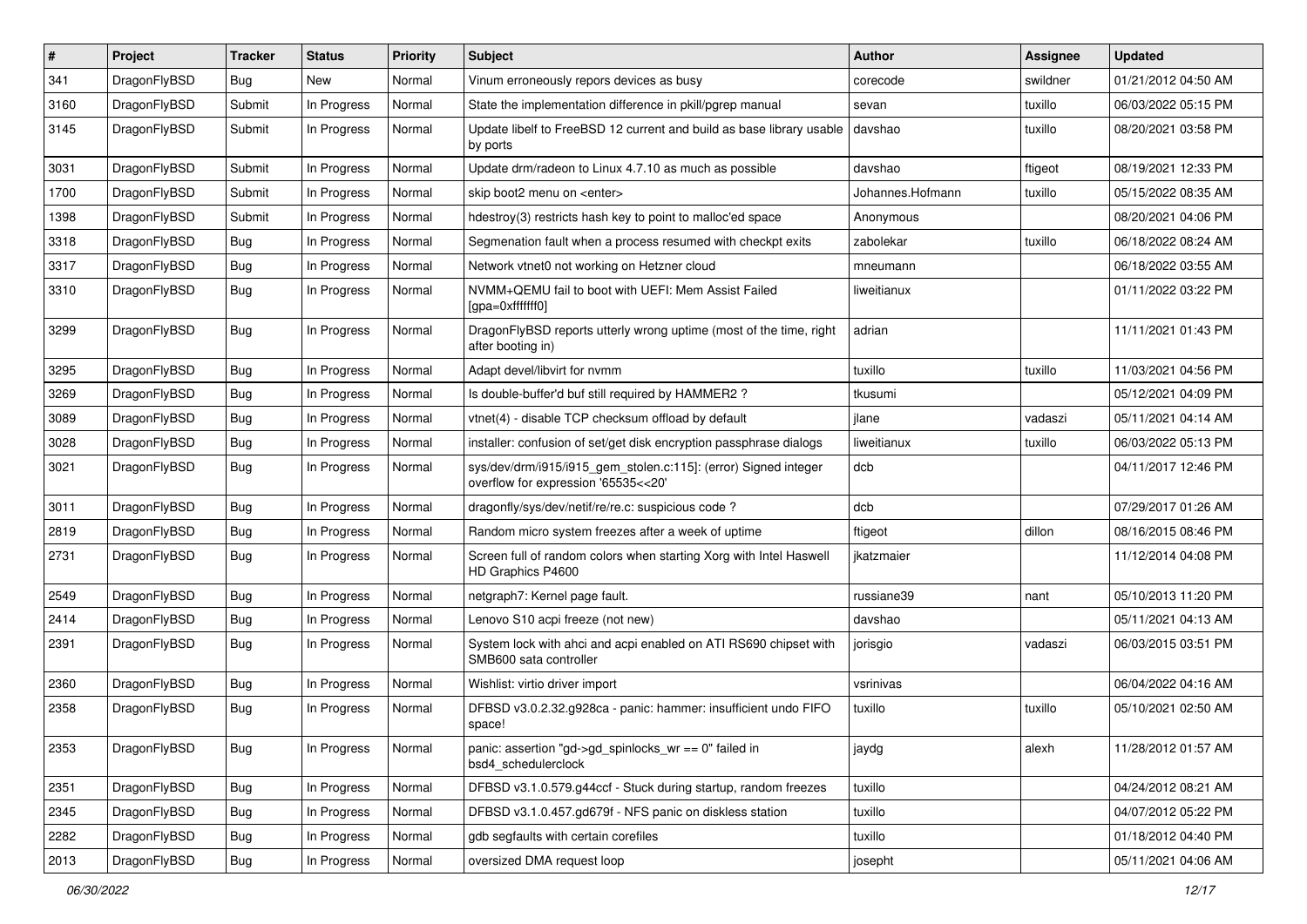| ∦    | Project      | <b>Tracker</b> | <b>Status</b> | <b>Priority</b> | Subject                                                                                                            | Author        | <b>Assignee</b> | <b>Updated</b>      |
|------|--------------|----------------|---------------|-----------------|--------------------------------------------------------------------------------------------------------------------|---------------|-----------------|---------------------|
| 1921 | DragonFlyBSD | Bug            | In Progress   | Normal          | we miss mlockall                                                                                                   | alexh         | tuxillo         | 06/18/2022 04:08 AM |
| 1749 | DragonFlyBSD | <b>Bug</b>     | In Progress   | Normal          | HAMMER fsstress panic in hammer_flush_inode_core<br>'ip->flush_state != HAMMER_FST_FLUSH'                          | vsrinivas     |                 | 05/11/2021 04:06 AM |
| 1744 | DragonFlyBSD | Bug            | In Progress   | Normal          | HAMMER fsstress panic in hammer setup child callback                                                               | vsrinivas     |                 | 05/11/2021 04:05 AM |
| 1669 | DragonFlyBSD | Bug            | In Progress   | Normal          | Drive wont open using button                                                                                       | elekktretterr |                 | 02/29/2012 12:05 PM |
| 1661 | DragonFlyBSD | <b>Bug</b>     | In Progress   | Normal          | panic on password entry mount smb filesystem                                                                       | vsrinivas     |                 | 11/27/2021 08:29 AM |
| 1584 | DragonFlyBSD | <b>Bug</b>     | In Progress   | Normal          | can't use ssh from jail: debug1: read_passphrase: can't open<br>/dev/tty: Device busy                              | corecode      | tuxillo         | 05/11/2021 03:53 AM |
| 1583 | DragonFlyBSD | Bug            | In Progress   | Normal          | panic: assertion: cursor->trans->sync_lock_refs > 0 in<br>hammer_recover_cursor                                    | corecode      | tuxillo         | 05/11/2021 03:53 AM |
| 1547 | DragonFlyBSD | <b>Bug</b>     | In Progress   | Normal          | disklabel64 automatic sizing                                                                                       | corecode      | tuxillo         | 05/11/2021 03:52 AM |
| 1528 | DragonFlyBSD | <b>Bug</b>     | In Progress   | Normal          | ktrace does not show proper return values for pipe(2)                                                              | corecode      | tuxillo         | 05/11/2021 03:52 AM |
| 1502 | DragonFlyBSD | Bug            | In Progress   | Normal          | Lock while deleting files from nohistory HAMMER directories                                                        | hasso         |                 | 03/10/2013 04:28 AM |
| 1475 | DragonFlyBSD | <b>Bug</b>     | In Progress   | Normal          | kernel blocks with low memory and syscons setting a high res mode<br>scrollback                                    | corecode      | tuxillo         | 05/11/2021 03:52 AM |
| 1469 | DragonFlyBSD | Bug            | In Progress   | Normal          | Hammer history security concern                                                                                    | corecode      | tuxillo         | 05/11/2021 03:52 AM |
| 1390 | DragonFlyBSD | <b>Bug</b>     | In Progress   | Normal          | Use id_t type for {get,set}priority()                                                                              | Anonymous     | tuxillo         | 07/05/2019 02:18 AM |
| 1368 | DragonFlyBSD | <b>Bug</b>     | In Progress   | Normal          | suspend signal race?                                                                                               | qhwt+dfly     |                 | 05/11/2021 03:51 AM |
| 1336 | DragonFlyBSD | <b>Bug</b>     | In Progress   | Normal          | Still looking for reports of missed directory entries w/ HAMMER                                                    | dillon        |                 | 05/11/2021 04:00 AM |
| 1307 | DragonFlyBSD | <b>Bug</b>     | In Progress   | Normal          | hammer tid -2 shows unexpected result                                                                              | corecode      |                 | 10/18/2016 05:29 PM |
| 1302 | DragonFlyBSD | <b>Bug</b>     | In Progress   | Normal          | Checkpoint regression?                                                                                             | sjg           | sjg             | 07/10/2013 05:22 PM |
| 1218 | DragonFlyBSD | <b>Bug</b>     | In Progress   | Normal          | panic: assertion: $error == 0$ in hammer start transaction                                                         | rumcic        |                 | 05/11/2021 04:00 AM |
| 1181 | DragonFlyBSD | Bug            | In Progress   | Normal          | ACX111 panic                                                                                                       | elekktretterr |                 | 05/11/2021 04:00 AM |
| 1030 | DragonFlyBSD | <b>Bug</b>     | In Progress   | Normal          | msdosfs umount panic                                                                                               | corecode      | tuxillo         | 05/11/2021 03:51 AM |
| 998  | DragonFlyBSD | <b>Bug</b>     | In Progress   | Normal          | Unconfiguring a vn while it is mounted                                                                             | rumcic        | tuxillo         | 05/11/2021 04:00 AM |
| 781  | DragonFlyBSD | Bug            | In Progress   | Normal          | fdisk uses wrong geometry on usb flash drives                                                                      | corecode      | tuxillo         | 05/11/2021 03:50 AM |
| 742  | DragonFlyBSD | <b>Bug</b>     | In Progress   | Normal          | umount problems with multiple mounts                                                                               | corecode      | tuxillo         | 06/25/2022 04:02 AM |
| 604  | DragonFlyBSD | Bug            | In Progress   | Normal          | 1.8.1-RELEASE - clock runs fast on mainboard ASUS P5A-B                                                            | yeti          |                 | 05/11/2021 03:55 AM |
| 331  | DragonFlyBSD | <b>Bug</b>     | In Progress   | Normal          | ftpsesame (aka Bridging S01E03)                                                                                    | bastyaelvtars |                 | 03/09/2013 12:28 PM |
| 168  | DragonFlyBSD | <b>Bug</b>     | In Progress   | Normal          | Livelocked limit engaged while trying to setup IPW wireless                                                        | mschacht      | sepherosa       | 05/11/2021 04:05 AM |
| 2717 | DragonFlyBSD | Submit         | Feedback      | Normal          | Out of range numeric handling                                                                                      | dclink        | tuxillo         | 05/11/2021 04:08 AM |
| 2438 | DragonFlyBSD | Submit         | Feedback      | Normal          | <b>TRIM</b> fixes                                                                                                  | Anonymous     | tuxillo         | 05/11/2021 03:45 AM |
| 3152 | DragonFlyBSD | <b>Bug</b>     | Feedback      | Normal          | Console's size in ttyv0 and single user mode is sticking to 80x25,<br>while ttyv1 can make use of the whole screen | overtime      |                 | 02/24/2019 01:08 AM |
| 2958 | DragonFlyBSD | Bug            | Feedback      | Normal          | Hammer FS dies during pruning after massive write load                                                             | neilb         |                 | 10/11/2016 04:20 AM |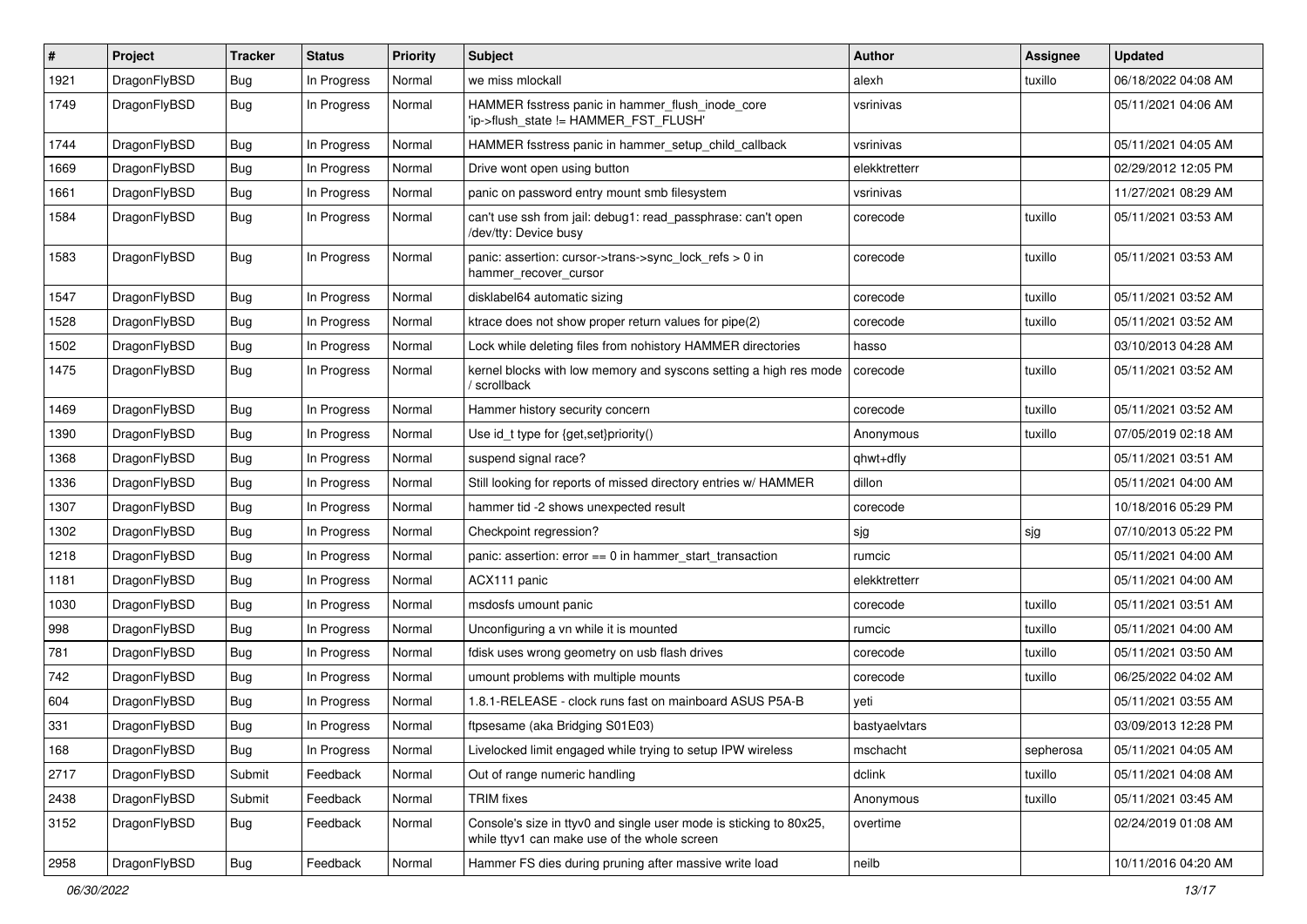| $\pmb{\#}$ | Project      | <b>Tracker</b> | <b>Status</b> | <b>Priority</b> | Subject                                                                                         | <b>Author</b>    | Assignee | <b>Updated</b>      |
|------------|--------------|----------------|---------------|-----------------|-------------------------------------------------------------------------------------------------|------------------|----------|---------------------|
| 2957       | DragonFlyBSD | <b>Bug</b>     | Feedback      | Normal          | swapoff -a followed by swapon -a doesn't give your swap back                                    | neilb            |          | 10/09/2016 04:17 AM |
| 2644       | DragonFlyBSD | <b>Bug</b>     | Feedback      | Normal          | 3.6.0-REL trap 9 on boot                                                                        | memmerto         |          | 11/27/2021 08:08 AM |
| 2617       | DragonFlyBSD | <b>Bug</b>     | Feedback      | Normal          | Possible issue with wireless mouse on 3.6 release                                               | FilippoMo        |          | 01/14/2015 03:42 PM |
| 2556       | DragonFlyBSD | <b>Bug</b>     | Feedback      | Normal          | DragonFly v3.5.0.81.gd3479 - Process signal weirdness                                           | tuxillo          |          | 12/17/2013 03:48 PM |
| 2459       | DragonFlyBSD | Bug            | Feedback      | Normal          | apic problems with HP Probook 4510s                                                             | thowe            |          | 11/27/2021 08:22 AM |
| 2288       | DragonFlyBSD | <b>Bug</b>     | Feedback      | Normal          | Random IO performance loss introduced since January 1st                                         | lentferj         |          | 01/23/2013 04:21 PM |
| 2100       | DragonFlyBSD | <b>Bug</b>     | Feedback      | Normal          | devfs related panic                                                                             | sepherosa        | alexh    | 07/10/2011 02:29 PM |
| 2090       | DragonFlyBSD | <b>Bug</b>     | Feedback      | Normal          | snd hda does not support headphone automute                                                     | justin           |          | 03/29/2012 08:03 PM |
| 2081       | DragonFlyBSD | <b>Bug</b>     | Feedback      | Normal          | Panic on device "detach" / "failure"                                                            | vsrinivas        |          | 02/29/2012 07:11 AM |
| 2037       | DragonFlyBSD | <b>Bug</b>     | Feedback      | Normal          | Panic Bad link elm while building packages                                                      | ftigeot          | dillon   | 04/21/2011 07:20 AM |
| 1860       | DragonFlyBSD | <b>Bug</b>     | Feedback      | Normal          | Panic while creating UFS fs on vn(4) for initrd                                                 | matthias         |          | 02/29/2012 07:16 AM |
| 1824       | DragonFlyBSD | <b>Bug</b>     | Feedback      | Normal          | kernel panic, x86, 2.7.3.859.ge5104                                                             | akirchhoff135014 |          | 03/10/2013 07:49 AM |
| 1745       | DragonFlyBSD | <b>Bug</b>     | Feedback      | Normal          | kmalloc panic                                                                                   | josepht          |          | 05/11/2021 04:05 AM |
| 1727       | DragonFlyBSD | <b>Bug</b>     | Feedback      | Normal          | CD boot panic (2.6.1) (usb?)                                                                    | kiril            |          | 05/15/2022 05:10 AM |
| 1718       | DragonFlyBSD | <b>Bug</b>     | Feedback      | Normal          | IDE disk drive not detected by x86_64 2.6.1 Live CD                                             | bcox             |          | 11/27/2021 08:25 AM |
| 1717       | DragonFlyBSD | <b>Bug</b>     | Feedback      | Normal          | HAMMER panic in hammer cursor down()                                                            | josepht1         |          | 05/11/2021 04:05 AM |
| 1672       | DragonFlyBSD | <b>Bug</b>     | Feedback      | Normal          | panic (trap 12) around btree_search() in 2.4.1-RELEASE                                          | floid            |          | 01/19/2015 03:36 AM |
| 1668       | DragonFlyBSD | <b>Bug</b>     | Feedback      | Normal          | Power button not working                                                                        | elekktretterr    |          | 03/10/2013 06:22 AM |
| 1618       | DragonFlyBSD | <b>Bug</b>     | Feedback      | Normal          | collision for 'struct pmap' when using RPC and <sys user.h=""></sys>                            | carenas          |          | 05/11/2021 04:05 AM |
| 1613       | DragonFlyBSD | <b>Bug</b>     | Feedback      | Normal          | USB Keyboard not working on master                                                              | elekktretterr    |          | 05/11/2021 04:05 AM |
| 1593       | DragonFlyBSD | <b>Bug</b>     | Feedback      | Normal          | panic: assertion: ccb == ap->ap_err_ccb in ahci_put_err_ccb                                     | ftigeot          | ftigeot  | 05/15/2022 05:09 AM |
| 1592       | DragonFlyBSD | <b>Bug</b>     | Feedback      | Normal          | AcpiOSUnmapMemory: Warning, deallocation did not track<br>allocation.                           | eocallaghan      |          | 06/02/2014 07:45 AM |
| 1591       | DragonFlyBSD | Bug            | Feedback      | Normal          | Lenovo X301 hangs with AHCI Driver CMD TIMEOUT<br>STS=d0 <bsy></bsy>                            | eocallaghan      |          | 05/11/2021 04:05 AM |
| 1587       | DragonFlyBSD | Bug            | Feedback      | Normal          | can't gdb across fork                                                                           | corecode         | tuxillo  | 05/11/2021 03:54 AM |
| 1580       | DragonFlyBSD | <b>Bug</b>     | Feedback      | Normal          | Panic (Fatal trap 12: page fault while in kernel mode) while playing<br>with pf and netif names | rumcic           |          | 12/21/2018 01:21 AM |
| 1579       | DragonFlyBSD | Bug            | Feedback      | Normal          | dfly 2.4.1 does not like HP DL360G4p and Smart Array 6400 with<br><b>MSA20</b>                  | tomaz.borstnar   | tuxillo  | 06/02/2014 02:44 PM |
| 1577       | DragonFlyBSD | <b>Bug</b>     | Feedback      | Normal          | panic: assertion: leaf->base.obj_id == ip->obj_id in<br>hammer_ip_delete_range                  | qhwt+dfly        |          | 05/11/2021 04:01 AM |
| 1563       | DragonFlyBSD | Bug            | Feedback      | Normal          | reset(1) doesn't reset terminal to the defaults                                                 | hasso            |          | 03/10/2013 04:17 AM |
| 1560       | DragonFlyBSD | <b>Bug</b>     | Feedback      | Normal          | Unable to modify partition table on ThinkPad T61p during install                                | rehsack          |          | 01/15/2015 08:57 AM |
| 1521       | DragonFlyBSD | <b>Bug</b>     | Feedback      | Normal          | amd64 2.4 livecd won't mount root at boot                                                       | bolapara         |          | 01/28/2018 03:45 AM |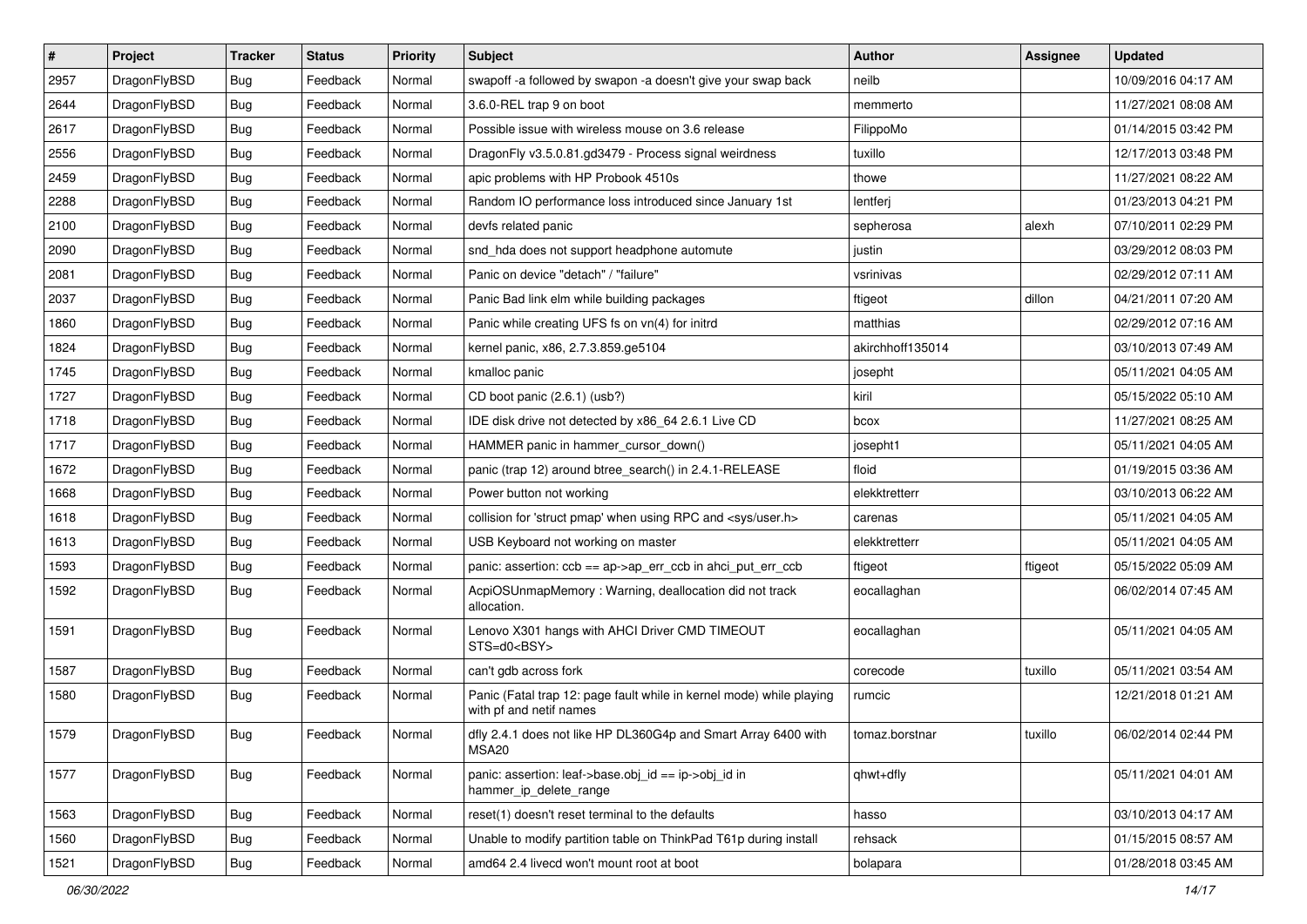| $\vert$ # | Project      | <b>Tracker</b> | <b>Status</b> | <b>Priority</b> | <b>Subject</b>                                                                                                                                           | <b>Author</b>     | Assignee | <b>Updated</b>      |
|-----------|--------------|----------------|---------------|-----------------|----------------------------------------------------------------------------------------------------------------------------------------------------------|-------------------|----------|---------------------|
| 1489      | DragonFlyBSD | <b>Bug</b>     | Feedback      | Normal          | panic: ufs_dirbad: bad dir                                                                                                                               | rumcic            |          | 03/10/2013 04:34 AM |
| 1486      | DragonFlyBSD | Bug            | Feedback      | Normal          | Interrupt storm related to SATA DVD device                                                                                                               | hasso             |          | 05/11/2021 04:01 AM |
| 1481      | DragonFlyBSD | Bug            | Feedback      | Normal          | panic: assertion: kva p(buf) in soopt from kbuf (after ipfw pipe<br>show, 2.2.1-R)                                                                       | combiner          |          | 05/11/2021 04:01 AM |
| 1456      | DragonFlyBSD | Bug            | Feedback      | Normal          | Microsoft wireless desktop problems                                                                                                                      | elekktretterr     |          | 01/15/2015 08:34 AM |
| 1454      | DragonFlyBSD | <b>Bug</b>     | Feedback      | Normal          | Unable to boot from external USB DVD drive                                                                                                               | elekktretterr     |          | 05/11/2021 04:01 AM |
| 1448      | DragonFlyBSD | <b>Bug</b>     | Feedback      | Normal          | panic: assertion: tp->tt_msg->tt_cpuid == mycpuid in<br>tcp_callout_active tcp_output tcp_usr_send netmsg_pru_send<br>netmsg service tcpmsg service loop | dillon            |          | 05/11/2021 04:00 AM |
| 1429      | DragonFlyBSD | <b>Bug</b>     | Feedback      | Normal          | vkernel bug - "mfree: m->m_nextpkt != NULL"                                                                                                              | dillon            |          | 05/11/2021 04:00 AM |
| 1411      | DragonFlyBSD | Bug            | Feedback      | Normal          | Burning doesn't work with ahci(4)                                                                                                                        | hasso             | dillon   | 05/11/2021 04:00 AM |
| 1397      | DragonFlyBSD | <b>Bug</b>     | Feedback      | Normal          | jobs -I output inconsistency when called from script                                                                                                     | Anonymous         | tuxillo  | 05/15/2022 05:07 AM |
| 1387      | DragonFlyBSD | Bug            | Feedback      | Normal          | zero-size malloc and ps: kvm_getprocs: Bad address                                                                                                       | qhwt+dfly         |          | 05/11/2021 04:00 AM |
| 1332      | DragonFlyBSD | Bug            | Feedback      | Normal          | DFBSD 2.2 - Booting usbcdrom/usbsticks on thinkpad hangs on<br>"BTX Halted"                                                                              | tuxillo           |          | 05/11/2021 04:00 AM |
| 1330      | DragonFlyBSD | Bug            | Feedback      | Normal          | Hammer, usb disk, SYNCHRONIZE CACHE failure                                                                                                              | josepht           |          | 06/02/2014 04:56 AM |
| 1287      | DragonFlyBSD | <b>Bug</b>     | Feedback      | Normal          | altg configuration doesn't work                                                                                                                          | corecode          | tuxillo  | 05/11/2021 03:51 AM |
| 1282      | DragonFlyBSD | Bug            | Feedback      | Normal          | panic (trap 12) when booting SMP kernel on Atom 330 (dual core)                                                                                          | tomaz.borstnar    |          | 05/11/2021 04:00 AM |
| 1250      | DragonFlyBSD | <b>Bug</b>     | Feedback      | Normal          | Panic upon plugging an USB flash drive into the machine                                                                                                  | rumcic            |          | 03/10/2013 05:17 AM |
| 1249      | DragonFlyBSD | <b>Bug</b>     | Feedback      | Normal          | panic: ffs vfree: freeing free inode                                                                                                                     | rumcic            |          | 03/10/2013 05:13 AM |
| 1144      | DragonFlyBSD | <b>Bug</b>     | Feedback      | Normal          | Incorrect clock under KVM                                                                                                                                | msylvan           |          | 03/09/2013 01:17 PM |
| 1101      | DragonFlyBSD | <b>Bug</b>     | Feedback      | Normal          | ohci related panic                                                                                                                                       | polachok          |          | 05/11/2021 04:00 AM |
| 979       | DragonFlyBSD | Bug            | Feedback      | Normal          | Failure-prone USB mass storage (SB600? msdosfs? CAM?)                                                                                                    | floid             |          | 01/15/2015 08:38 AM |
| 911       | DragonFlyBSD | Bug            | Feedback      | Normal          | kidload/kernel linker can exceed malloc reserve and panic system                                                                                         | corecode          | tuxillo  | 05/11/2021 03:51 AM |
| 901       | DragonFlyBSD | <b>Bug</b>     | Feedback      | Normal          | route show needs to get data from all cpus                                                                                                               | corecode          | tuxillo  | 05/11/2021 03:50 AM |
| 847       | DragonFlyBSD | <b>Bug</b>     | Feedback      | Normal          | processes getting stuck on mount point                                                                                                                   | corecode          | tuxillo  | 05/11/2021 03:50 AM |
| 846       | DragonFlyBSD | Bug            | Feedback      | Normal          | USB bugs:usb mouse can't used!                                                                                                                           | frankning         |          | 01/15/2015 08:36 AM |
| 806       | DragonFlyBSD | <b>Bug</b>     | Feedback      | Normal          | boot error on MacBook                                                                                                                                    | tralamazza        |          | 06/04/2022 05:28 AM |
| 570       | DragonFlyBSD | <b>Bug</b>     | Feedback      | Normal          | 1.8.x: ACPI problems                                                                                                                                     | qhwt+dfly         |          | 06/02/2014 03:45 AM |
| 243       | DragonFlyBSD | <b>Bug</b>     | Feedback      | Normal          | weird behavior in the shell                                                                                                                              | swildner          |          | 05/31/2022 02:51 PM |
| 3266      | DragonFlyBSD | <b>Bug</b>     | New           | High            | Filesystems broken due to "KKASSERT(count &<br>TOK COUNTMASK);"                                                                                          | tkusumi           |          | 03/15/2021 01:21 PM |
| 3240      | DragonFlyBSD | Bug            | <b>New</b>    | High            | compile error because of openssl with /usr/dports/security/rhash for<br>mysql 8 install                                                                  | <b>UlasSAYGIN</b> |          | 06/04/2020 08:05 AM |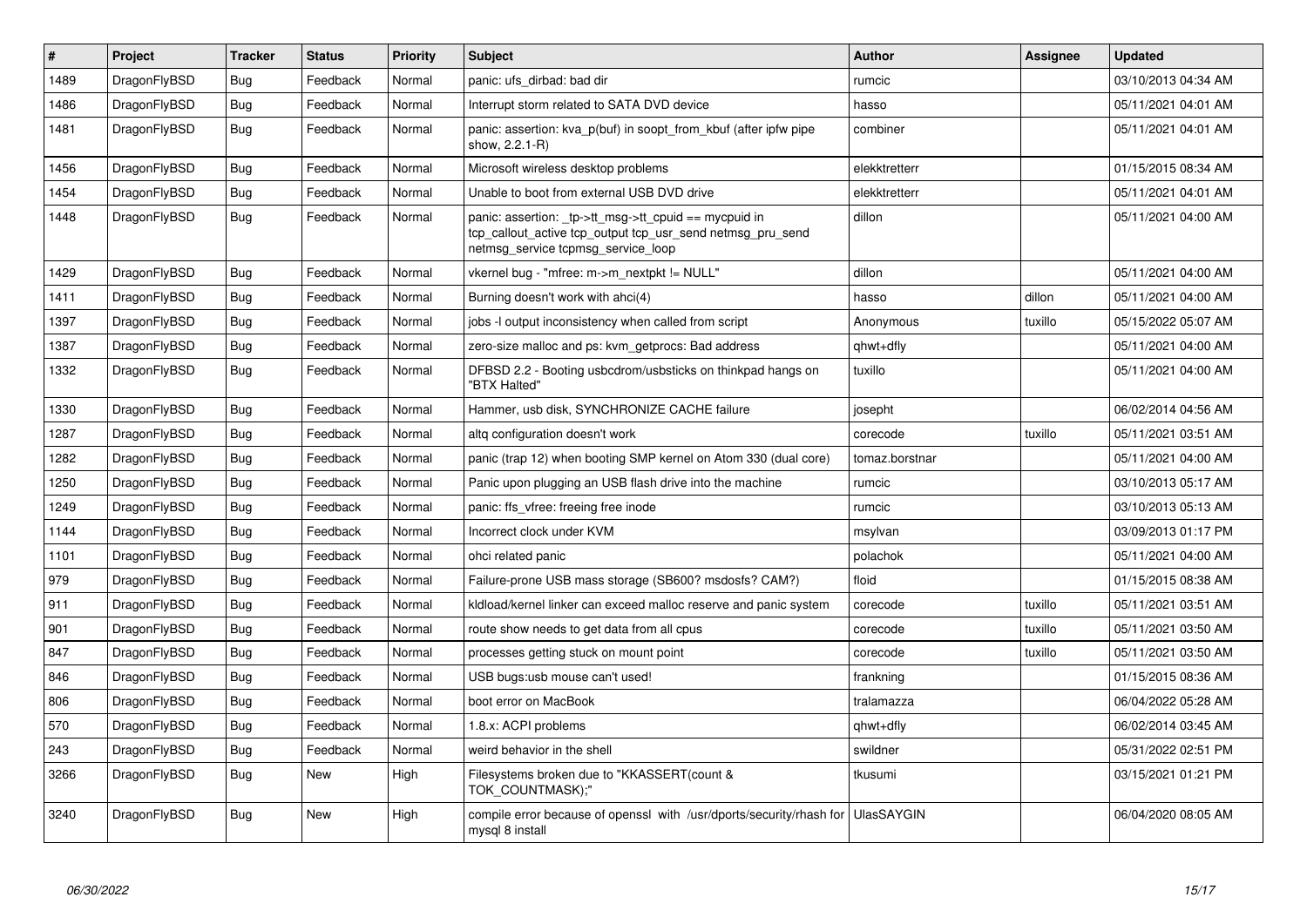| #    | Project      | <b>Tracker</b> | <b>Status</b> | <b>Priority</b> | Subject                                                                                                                                                     | <b>Author</b>     | Assignee  | <b>Updated</b>      |
|------|--------------|----------------|---------------|-----------------|-------------------------------------------------------------------------------------------------------------------------------------------------------------|-------------------|-----------|---------------------|
| 3194 | DragonFlyBSD | Bug            | New           | High            | Hammer kernel crash on mirror-stream of PFS after upgrade<br>(assertion "cursor->flags &<br>HAMMER_CURSOR_ITERATE_CHECK" failed in<br>hammer_btree_iterate) | Anonymous         |           | 06/29/2019 01:32 PM |
| 3129 | DragonFlyBSD | <b>Bug</b>     | <b>New</b>    | High            | Kernel panic with 5.2.0 on A2SDi-4C-HLN4F                                                                                                                   | stateless         |           | 04/24/2018 12:50 AM |
| 3124 | DragonFlyBSD | <b>Bug</b>     | New           | High            | DragonFlyBSD 5.0.2 with Hammer2 with UEFI install doesn't boot                                                                                              | wiesl             |           | 06/18/2019 05:07 AM |
| 2930 | DragonFlyBSD | <b>Bug</b>     | <b>New</b>    | High            | 'objcache' causes panic during 'nfs readdir'                                                                                                                | tofergus          |           | 07/26/2016 01:09 PM |
| 2915 | DragonFlyBSD | <b>Bug</b>     | New           | High            | Hammer mirror-copy problem                                                                                                                                  | t dfbsd           |           | 08/25/2016 05:28 AM |
| 2870 | DragonFlyBSD | <b>Bug</b>     | <b>New</b>    | High            | Broken text and icons when glamor acceleration is used                                                                                                      | 375gnu            | ftigeot   | 01/31/2016 12:13 AM |
| 2828 | DragonFlyBSD | <b>Bug</b>     | New           | High            | On AMD APUs and Bulldozer CPUs, the machdep.cpu_idle_hlt<br>sysctl should be 3 by default                                                                   | vadaszi           | vadaszi   | 05/11/2021 04:07 AM |
| 2825 | DragonFlyBSD | Bug            | <b>New</b>    | High            | 3x dhclient = hanging system (objcache exhausted)                                                                                                           | jaccovonb         | sepherosa | 05/11/2021 03:55 AM |
| 2736 | DragonFlyBSD | Bug            | <b>New</b>    | High            | kernel panics on acpi_timer_probe function                                                                                                                  | cnb               |           | 05/11/2021 03:55 AM |
| 2657 | DragonFlyBSD | <b>Bug</b>     | <b>New</b>    | High            | Needs acl to migrate our servers                                                                                                                            | ferney            |           | 03/31/2014 11:37 AM |
| 2547 | DragonFlyBSD | Bug            | <b>New</b>    | High            | crashed while doing a dry run of pkg_rolling-replace                                                                                                        | phma              |           | 04/18/2013 10:40 PM |
| 2495 | DragonFlyBSD | Bug            | New           | High            | DFBSD v3.3.0.960.g553fe7 - ocnt != 0" failed in<br>prop_object_release                                                                                      | tuxillo           |           | 05/31/2022 04:08 PM |
| 2421 | DragonFlyBSD | Bug            | <b>New</b>    | High            | Kernel panic: vm_fault: page 0xc0f70000 not busy!                                                                                                           | lentferj          |           | 10/03/2012 08:16 AM |
| 2140 | DragonFlyBSD | <b>Bug</b>     | New           | High            | hammer_io_delallocate panic with 'duplicate entry' message                                                                                                  | ttw               |           | 10/07/2011 12:22 PM |
| 2117 | DragonFlyBSD | Bug            | New           | High            | ACPI and/or bce(4) problem with 2.11.0.673.g0d557 on HP DL380<br>G <sub>6</sub>                                                                             | pauska            |           | 08/22/2011 10:15 AM |
| 2071 | DragonFlyBSD | Bug            | New           | High            | Panic on assertion: (int)(flg->seq - seq) > 0 in hammer_flusher_flush<br>after inode error                                                                  | vsrinivas         |           | 06/12/2011 07:59 AM |
| 1920 | DragonFlyBSD | Bug            | <b>New</b>    | High            | system hangs                                                                                                                                                | zhtw              |           | 11/22/2010 08:59 AM |
| 1198 | DragonFlyBSD | Bug            | New           | High            | DDB loops panic in db_read_bytes                                                                                                                            | corecode          | tuxillo   | 05/11/2021 03:51 AM |
| 1185 | DragonFlyBSD | Bug            | <b>New</b>    | High            | need a tool to merge changes into /etc                                                                                                                      | wa1ter            |           | 02/18/2014 06:02 AM |
| 3111 | DragonFlyBSD | <b>Bug</b>     | In Progress   | High            | Mouse lags every second heavily under X11                                                                                                                   | mneumann          |           | 12/12/2017 09:46 PM |
| 2296 | DragonFlyBSD | <b>Bug</b>     | In Progress   | High            | panic: assertion "m->wire count > 0" failed                                                                                                                 | thomas.nikolajsen |           | 08/30/2012 06:09 AM |
| 884  | DragonFlyBSD | Bug            | In Progress   | High            | Performance/memory problems under filesystem IO load                                                                                                        | hasso             |           | 05/11/2021 03:50 AM |
| 3205 | DragonFlyBSD | Bug            | Feedback      | High            | Go compiler net test failing                                                                                                                                | t dfbsd           | tuxillo   | 05/10/2021 02:45 AM |
| 2638 | DragonFlyBSD | Bug            | Feedback      | High            | Fix machdep.pmap_mmu_optimize                                                                                                                               | tuxillo           |           | 05/11/2021 04:07 AM |
| 2396 | DragonFlyBSD | <b>Bug</b>     | Feedback      | High            | Latest 3.1 development version core dumps while destroying master<br><b>PFS</b>                                                                             | sgeorge           |           | 01/23/2013 04:10 PM |
| 2347 | DragonFlyBSD | <b>Bug</b>     | Feedback      | High            | Hammer PFSes destroy does not give back full space allocated to<br>PFS.                                                                                     | sgeorge           |           | 07/19/2012 01:11 AM |
| 1831 | DragonFlyBSD | Bug            | Feedback      | High            | HAMMER "malloc limit exceeded" panic                                                                                                                        | eocallaghan       | dillon    | 06/04/2022 04:38 AM |